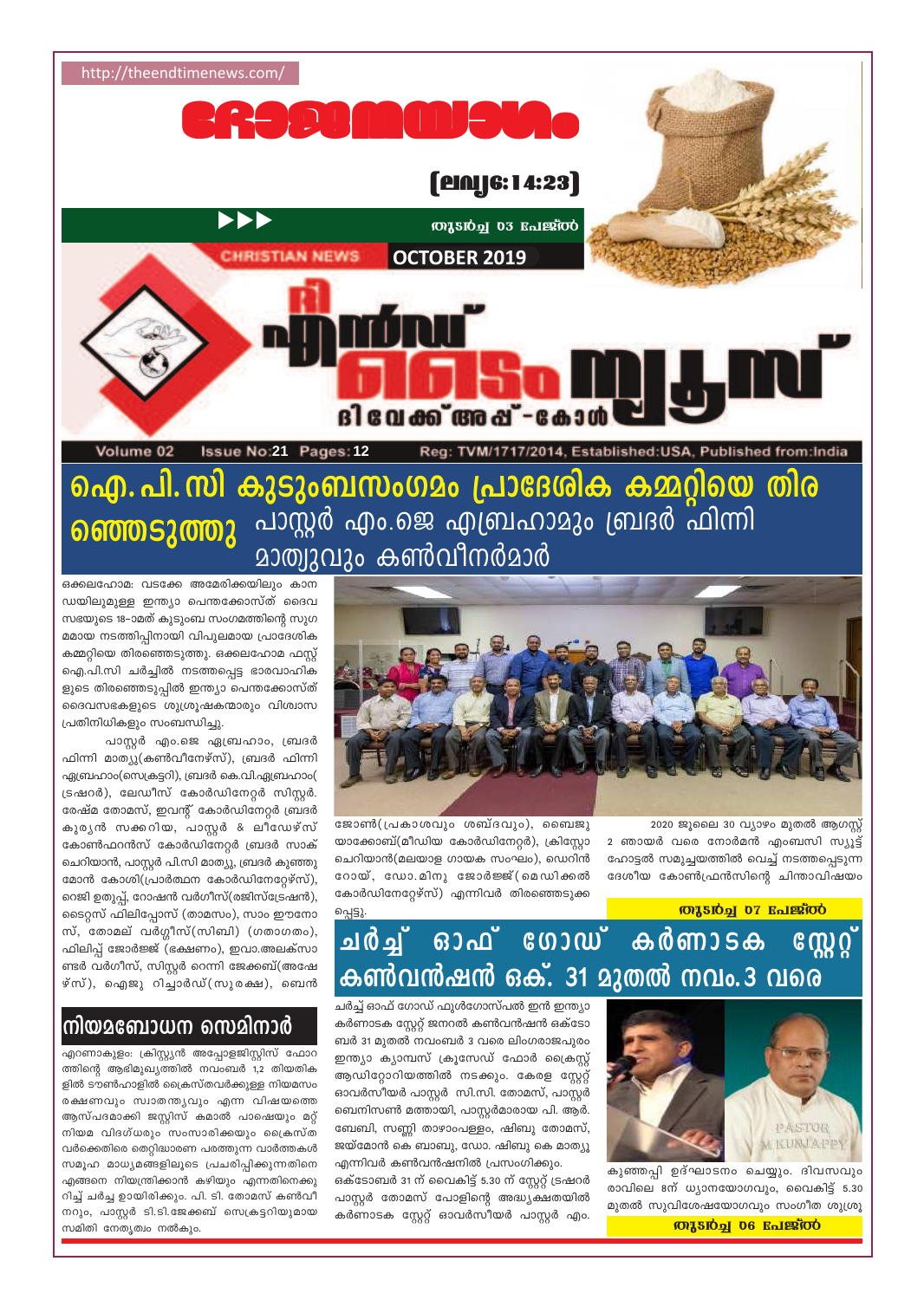

# EDITORIAL BOARD

### **CHIEF EDITOR Baiju Yacob Edavila**

**SUB EDITOR Manuel Joseph Daniel Jacob** 

### **EDITORS**

**Pastor A Anilkumar** Rev. Joseph chacko **Sis.Sherly** 

**MANAGER Bovas Sreekaryam** 

## **CO-ORDINATORS**

**John Francis (Dallas) Syam Sis.Saritha Sis.Simi Sis.Lesley Yacob** 

### **REPORTERS**

**Miniesh Kumar(Baharin) Pastor Stephen (Andrapradesh)** 

## **ADVISORY BOARD**

**Pastor Shibu Thomas USA Pastor Asokan Eranakulam M.Jacob Thiruvananthapuram** 

VRA-402, Vikasnagar Sreekariyam p.o. Thiruvanthapuram.695017 **Kerala** 9526650511

പുകവലിയുടെ ദൂഷ്യങ്ങളെക്കുറിച്ച് ലോകജനത കൂടുതൽ ബോധ്യപ്പെടുത്തി വരുന്നതായി അവിശ്വസനീ യവും എന്നാൽ ആസ്വാസകരവുമായ റിപ്പോർട്ടുകൾ പുറത്തു വന്നുകൊണ്ടിരിക്കുന്നു. ലോകരാഷ്ട്രങ്ങളിലെ പുകവലി ഉപഭോക്താക്കളുടെ സ്ഥിതിവിവരക്കണക്കുകൾ ശേഖരിച്ച അമേരിക്കയിലെ വേൾഡ് വാച്ച് ഇൻസ്റ്റിറ്റ്യൂ ട്ടിന്റെ പഠന റിപ്പോർട്ട് പ്രകാരം 1–1 മില്യൺ പുകവലിക്കാ രാണ് ലോകമാകമാനമായിട്ടുള്ളത്. ഉവരിൽ 15% പേർ മാത്രമെ സമ്പന്നരാജ്യങ്ങളിലെ പൗരന്മാരായുള്ളൂ. പുക വലി ജന്യരോഗങ്ങൾ മൂലം കഴിഞ്ഞ വർഷം ലോകത്തിൽ 48 ലക്ഷം പേരാണ് മരണമടഞ്ഞത്. വലിച്ചു തീർത്ത സിഗ രറ്റുകളുടെ സംഖ്യ പത്തുവർഷത്തെ കണക്കിൽ ഏറ്റവും കുറവായിരുന്നു എന്നത് ആശ്വാസകരം.

as zoototon estas to suito

1972 ശേഷം സിഗരറ്റ് ഉത്പാദനം കാര്യമായി കുറഞ്ഞു വരുന്നതായാണ് കണക്കുകൾ സൂചിപ്പിക്കുന്നത്. അമേരിക്ക, യൂറോപ്പ്, ജപ്പാൻ മുതലായ സമ്പന്നരാജ്യങ്ങ ളിൽ സിഗരറ്റ് വലിക്കുന്നവരുടെ സംഖ്യ 30% ആണെ ങ്കിലും വർഷം കഴിയുന്തോറും സിഗരറ്റ് ഉപയോഗം കുത്തനെ കുറഞ്ഞു വരുന്നു. ആപ്രിക്കൻ രാജ്യങ്ങളിൽ സിഗരറ്റ് ഉപയോഗം കൂടിവരുന്നുമുണ്ട്. അടുത്ത 20 വർഷ

ത്തിനുള്ളിൽ പുകവലിയിൽ നിന്നായി രിക്കും ഏറ്റവും കൂടുതൽ ആളുകൾ മര ണപ്പെടുന്നതിനുള്ള സാധ്യത ഉള്ളതായി വേൾഡ് വാച്ച്, റിപ്പോർട്ടിൽ വെളിപ്പെടു ത്തുന്നു. അങ്ങനെയെങ്കിൽ പ്രതിവർഷം ഒരു കോടി ജനതയായിരിക്കും ഇക്കാരണ ത്താൽ സമയത്തിനു മുന്നമേ കാലാവധി പൂർത്തീകരിക്കുന്നത്.



ബൈജു യാക്കോബ് ഇടവിള

**Disclaimer** 

The views expressed in this online newspaper are those of the authors and do not necessarily reflect the position of HSM End Time News. The online newspaper will not bear any responsibility whatsoever for them. The images used in the newspaper have been downloaded from the Internet and we acknowledge that the copyright of those images remain with the original owners. HSM End Time News does not claim any copyright for them and does not

intend to use them for commercial purposes.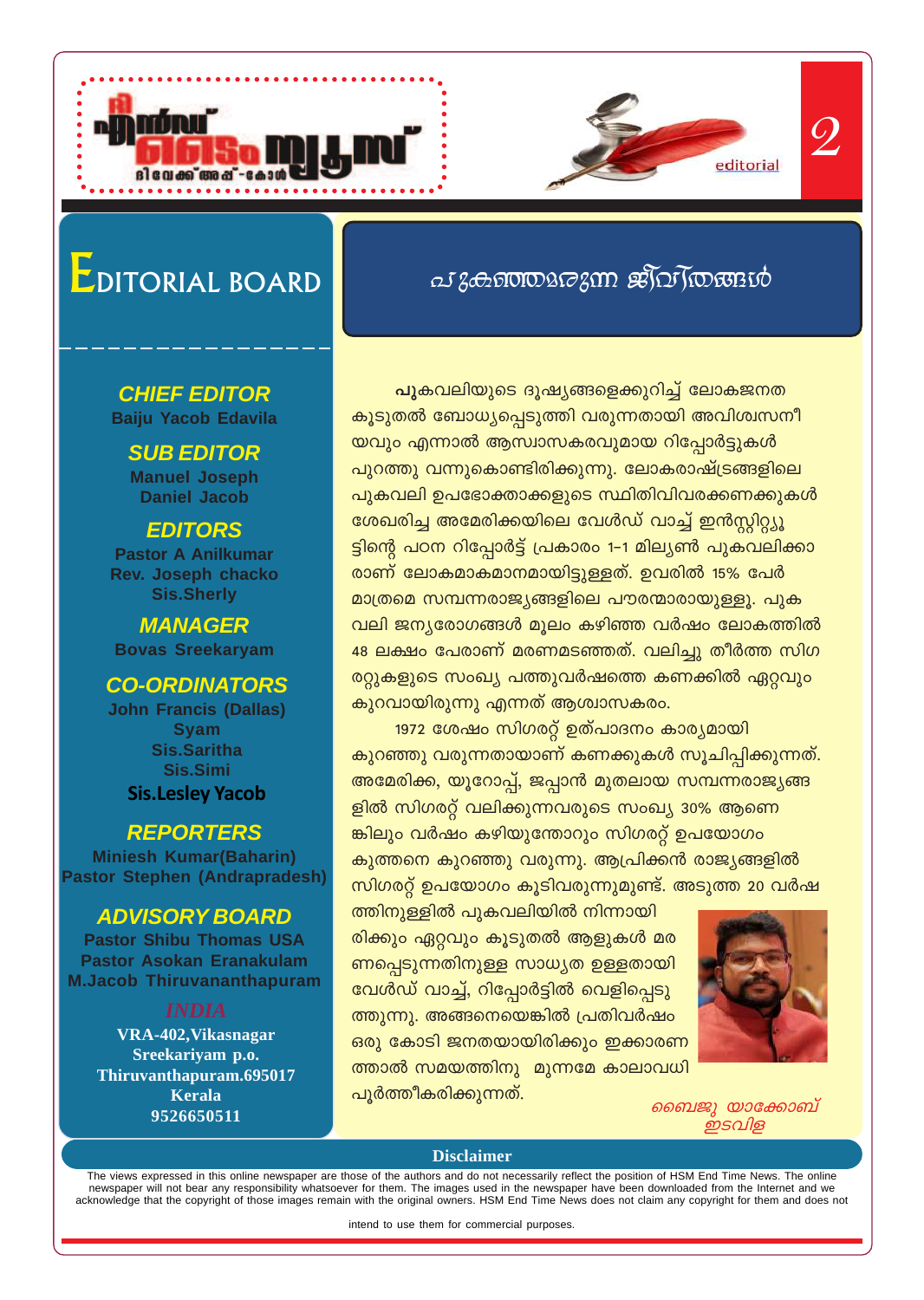$\beta$ **A** $\alpha$ 

 $\mathcal{S}% _{M_{1},M_{2}}^{\prime }\equiv\mathcal{S}_{M_{1},M_{2}}^{\prime }\equiv\mathcal{S}_{M_{1},M_{2}}^{\prime }\equiv\mathcal{S}_{M_{1},M_{2}}^{\prime }\equiv\mathcal{S}_{M_{1},M_{2}}^{\prime }\equiv\mathcal{S}_{M_{1},M_{2}}^{\prime }\equiv\mathcal{S}_{M_{1},M_{2}}^{\prime }\equiv\mathcal{S}_{M_{1},M_{2}}^{\prime }\equiv\mathcal{S}_{M_{1},M_{2}}^{\prime }\equiv\mathcal{S}_{M_{1},M_{2}}^{\prime }\equiv\mathcal{S}_{M_{1},M_{2}}^{\prime }\equiv\mathcal{S}_{M_{1$ 

ГO





*กันลกอย ഡി வல்லில்*, വാഴൂർ.

ഈ മുഖവുര കാണുമ്പോൽ പലർക്കും ആശ്ചര്യം തോന്നാം. കരുണാമയ നാകുന്ന ദൈവം സ്നേഹത്തെ വെറുക്കുമെ ന്നോ. ?.......ത്രിയേകനായ ദൈവത്തിന്റെ തനതു ഗുണവിശേഷം തന്നെയാണ് സ്നേഹം....ബൈബിൾ പറയുന്നു ദൈവം സ്നേഹം തന്നെ (1യോഹന്നാൻ 4:9)ദൈവം സ്നേഹമാണ് എന്നത് സത്യം തന്നെ........ എന്നാൽ നാം മനസിലാക്കുക സ്നേഹം എപ്പോഴും ദൈവമല്ല. എന്ന് തിരുവചനം നമ്മെ വ്യക്തമായി പഠിപ്പിക്കുന്നു. കൃത്യമായി പറഞ്ഞാൽ എല്ലാ സ്നേഹവും എല്ലാ യ്പ്പോഴും ദൈവീകമായിരിക്കണം എന്നില്ല. വ്യക്തമാക്കിയാൽ വേർപാട് എന്നതിനെ തിരുവചനപ്രകാരം ഇപ്രകാരം നിർവ്വചിക്കാം. ദൈവം സ്നേഹിക്കുന്നതിനെ മാത്രം സ്നേഹി ക്കുകയും ദൈവം വെറുക്കുന്നതിനെ വെറു ക്കുകയും ചെയ്യുക. എന്നതാണ് യഥാർത്ഥ ത്തിൽ വേർപാട്....തിരുവചനം ഇപ്രകാരം പറ യുന്നു. ലോകസ്നേഹം ദൈവത്തോട് ശത്രുത്വം ആകുന്നു. ലോകത്തിന്റെ സ്നേഹി

തൻ ആകുവാൻ ഇച്ഛിക്കുന്നവൻ എല്ലാം ദൈവത്തിന്റെ ശത്രുവായിത്തീരുന്നു.(യാ ക്കോബ് 4:4,5)......തന്റെ പുത്രനെ മാനവകുല ത്തിന്റെ പാപപരിഹാരത്തിനായി കാൽവറികൊലമരത്തിൽ തകർത്തുക ളഞ്ഞ(യോഹ3:16) അതേ ദൈവം തന്നെ ലോകത്തെയും ലോകത്തിലുള്ളതിനെയും സ്നേഹിക്കരുത്(1യോഹ2:15) എന്നു പറയു ന്നത് ഒരു വൈരുദ്ധ്യമായി വിരോധാഭാസ മായി തോന്നിയേക്കും. ലോകം.....എന്ന പദം വ്യത്യസ്ഥ സാഹചര്യങ്ങളിൽ വ്യത്യസ്ഥ അർത്ഥ തലത്തിലാണ് തിരുവചനത്തിൽ രേഖപ്പെടുത്തിയിരിക്കുന്നത്. വക്രതയും കോട്ടവും നിറഞ്ഞതും ദുഷ്ടന്റെ അധീനത യിൽ കിടക്കുന്നതുമായ ലോകവ്യവസ്ഥിതിയെ ദൈവം ഒരിക്കലും സ്നേഹിക്കുന്നില്ല. എന്നാൽ ലോകത്തിലുള്ള സകല മനുഷ്യ രേയും ദൈവം സ്നേഹിക്കുന്നു. ഭൂലോക ത്തെക്കാൾ വിലയുള്ള വ്യക്തികളെ ദൈവം അഗാധമായി തന്നെ സ്നേഹിക്കുന്നു. (1യോ ഹ5:19) എന്നാൽ ദുഷ്ടന്റെ അധീനതയിൽ ഇപ്പോൾ ആയിരിക്കുന്ന ലോകത്തിന്റെ വാല്യൂ സിസ്റ്റത്തെ- മൂല്യനിർണ്ണയ സംവിധാനത്തെ ദൈവം സ്നേഹിക്കുന്നില്ല. അതിനെ ദൈവം വെറുക്കുന്നു. എന്നാൽ ദൈവം സകല മനു ഷ്യരെയും സ്നേഹിക്കുന്നതിനാൽ......ജാതി,മ ത, വർഗ്ഗ, വർണ്ണ വ്യത്യാസമില്ലാതെ സഹജീ വികളെ സ്നേഹിക്കുവാനും അവരുമായി

中

പ്രത്യേകാൽ ശത്രുത്വം ഭാവിക്കുന്നവരുമായ പോലും പരമാവധി സഹകരിക്കുവാനും ചെയ്യാൻ നമുക്ക് ബാധൃത ഉ്......(1യോ  $\Omega$ 4:7,8) എന്നാൽ ജഡമോഹം, കൺമോഹം, ജീവനത്തിന്റെ പ്രതാപം എന്നിവ കുത്തിനിറച്ച ലോകവ്യവസ്ഥിതിയെ നാമും വെറുത്തിരിക്ക ണം. യോഹന്നാൻ 17 ലെ ക്രിസ്തുവിന്റെ പ്രാർത്ഥന ശ്രദ്ധിക്കുക.....പിതാവെ...ഞാൻ ലൗകികനല്ലാത്തതുപോലെ അവരും ലൗകികരല്ലായ്കകൊ് ലോകം അവരെ പക ച്ചു. (യോഹ17:14) പലരും ചോദിക്കുന്നത് കേട്ടിട്ടു് നിങ്ങൾക്ക് കൊച്ചിന്റെ മുക്കിന് പോയാലെന്താ? അടിയന്തരത്തിനും കെട്ടുമുറു ക്കുന്നതിനും ഇതര പെരുന്നാളുകൾക്കും ഒന്നു സഹകരിച്ചാലെന്താ? വചന വിരുദ്ധമായ അന്യദൈവ ആരാധനയുടെ അതിപ്രസരണം അവയിലുള്ളതിനാൽ അഥവാ അവയെല്ലാം തെറ്റായ ആരാധനയുടെ ഭാഗമാകയാൽ നാം സഹകരിക്കുന്നില്ല എന്നതാണ് ശരിയായ ഉത്തരം.എന്നാൽ പുതുതലമുറകൾട്ടുകൾ(ന വീന ഉപദേശകർ)ഇവയെ എല്ലാം ഉൾക്കൊള്ളും സഹകരിക്കും എന്നതിനാൽ ലോകത്തിന് അവരോട് വലിയ താൽപര്യമാണ് തിരുവചനം പറയുന്നു. അവർ ലൗകികന്മാർ ആകയാൽ ലൗകികമായത് സംസാരിക്കുന്നു ലോകം അവരുടെ വാക്കു കേൾക്കുന്നു.(യോ ഹ4:6,7) പഠൊക്കെ വിശുദ്ധന്മാർ തമ്മിൽ

றி2ி வில்லான் குறிவி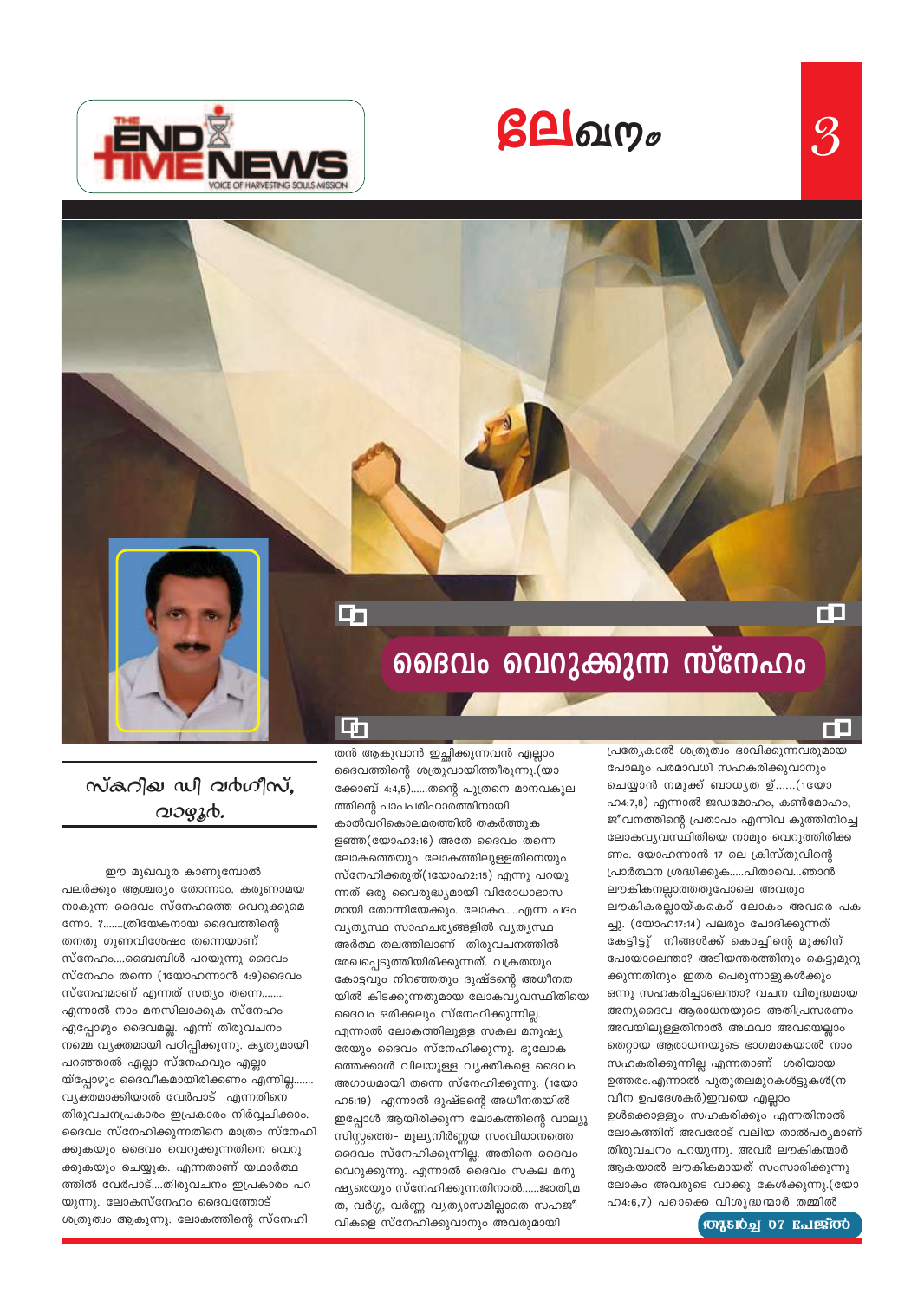Obsdarons.

യാഗങ്ങൾ, ഉത്സവങ്ങൾ - ഒരു ധ്യാനാത്മക പഠനം.

# wommtgomgow wgdz<sup>i</sup>om.

6



## സാം സഖറിയ കൊട്ടാരക്കര

### കുന്തിരിക്കം.

ഒരു വൃക്ഷത്തിന്റെ കറയാണിതെ ങ്കിലും അഗ്നിയുമായി കൂടിച്ചേരുമ്പോൾ ആസ്വാദ്യകരമായ സൗരഭ്യം ബഹിർഗമിക്കുന്ന ഒരു സുഗന്ധദ്രവ്യമാണിത്. യേശു കർത്താ വിന്റെ ജനനസമയത്ത് വിദ്വാന്മാർ യേശുവിനെ കാണ്മാൻ പോയത് പൊന്നും മൂരും കുന്തിരി ക്കവുമായിട്ടാണ്. സൗരഭൃവാസനായാഗങ്ങ ളിൽ ഒന്നാണല്ലോ ഭോജനയാഗവും നമ്മുടെ കർത്താവിന്റെ യാഗവും പിതാവിനു സൗരഭ്യ

വാസനയായ വഴിപാടും യാഗവുമായിരുന്നു( എഫെ5:1,2). പിതാവിനെ തൃപ്തിപ്പെ ടുത്തിയതും അതേസമയം മനുഷ്യവർഗ്ഗ ത്തിനു പാപമോചനം വരുത്തിയതുമായ ഈ യാഗം സ്വർഗ്ഗത്തിലും ഭൂമിയിലും ഒരുപോലെ സൗരഭ്യം തൂകുന്നതുമായിരുന്നു.

ദൈവജനത്തെ സംബന്ധിച്ച് സൗരഭ്യ പൂരിതമായ ഒരു അനുഭവം ഉാകണം എന്ന് ദൈവം ആഗ്രഹിക്കുന്നു. ഞങ്ങളെക്കൊ് തന്റെ പരിജ്ഞാനത്തിന്റെ വാസന വെളിപ്പെടു ത്തുന്ന ദൈവത്തിനു സ്തോത്രം എന്നു അപ്പോസ്തലൻ പറയുന്നത് ആ അർത്ഥത്തി ലാണ്. രക്ഷിക്കപ്പെടുന്നവരുടെയിടയിലും നശിക്കുന്നവരുടെയിടയിലും ആ സൗരഭ്യവാ സന വെളിപ്പെടുത്തേ താണ്(2കൊരി2:14,15) യേശുകർത്താവിന്റെ സൗരഭ്യപൂരിതമായ ജീവിതം ലോകത്തിന്റെ അഞ്ചു വൻകരക

ളിലും പ്രസിദ്ധമാണ്. പകർന്ന തൈലം പോലെ പരിമളം പരത്തുന്ന ശ്രേഷ്ഠനാമം. ശൂലേംകാരി സ്ത്രീ തന്റെ പ്രിയനെക്കുറിച്ച് വർണ്ണിക്കുമ്പോൾ ഇവനത്രെ എൻരെ പ്രിയൻഎന്നു പറഞ്ഞു കൊ് അംഗപ്രത്യംഗ മായുള്ള വിവരണം നൽകുന്നത് ശ്രദ്ധിക്കുക. അവന്റെ കവിൾ സുഗന്ധസസ്യങ്ങളുടെ തടവും നറും തൈകളുടെ വരവും, അവന്റെ അധരം താമരപ്പൂവും പോലെയിരിക്കുന്നു. അതു മൂറിൻതൈലം പൊഴിച്ചുക്കൊിരിക്കു ന്നു(ഉത്തമഗീതം5:9–16) തിരിച്ച് കാന്തൻ തന്റെ കാന്തയെക്കുറിച്ച് സകല സുഗന്ധവർഗത്തെ ക്കാൾ നിന്റെ തൈലത്തിന്റെ പരിമളം എത്ര രസകരം നിന്റെ വസ്ത്രത്തിന്റെ വാസന ലെബാനോന്റെ വീസനപോലെ ഇരിക്കുന്നു.(ഉ ത്തമഗീതം4:10) പരസ്പരം സൗരഭൃവാസന



**WISION 03ELLETOO**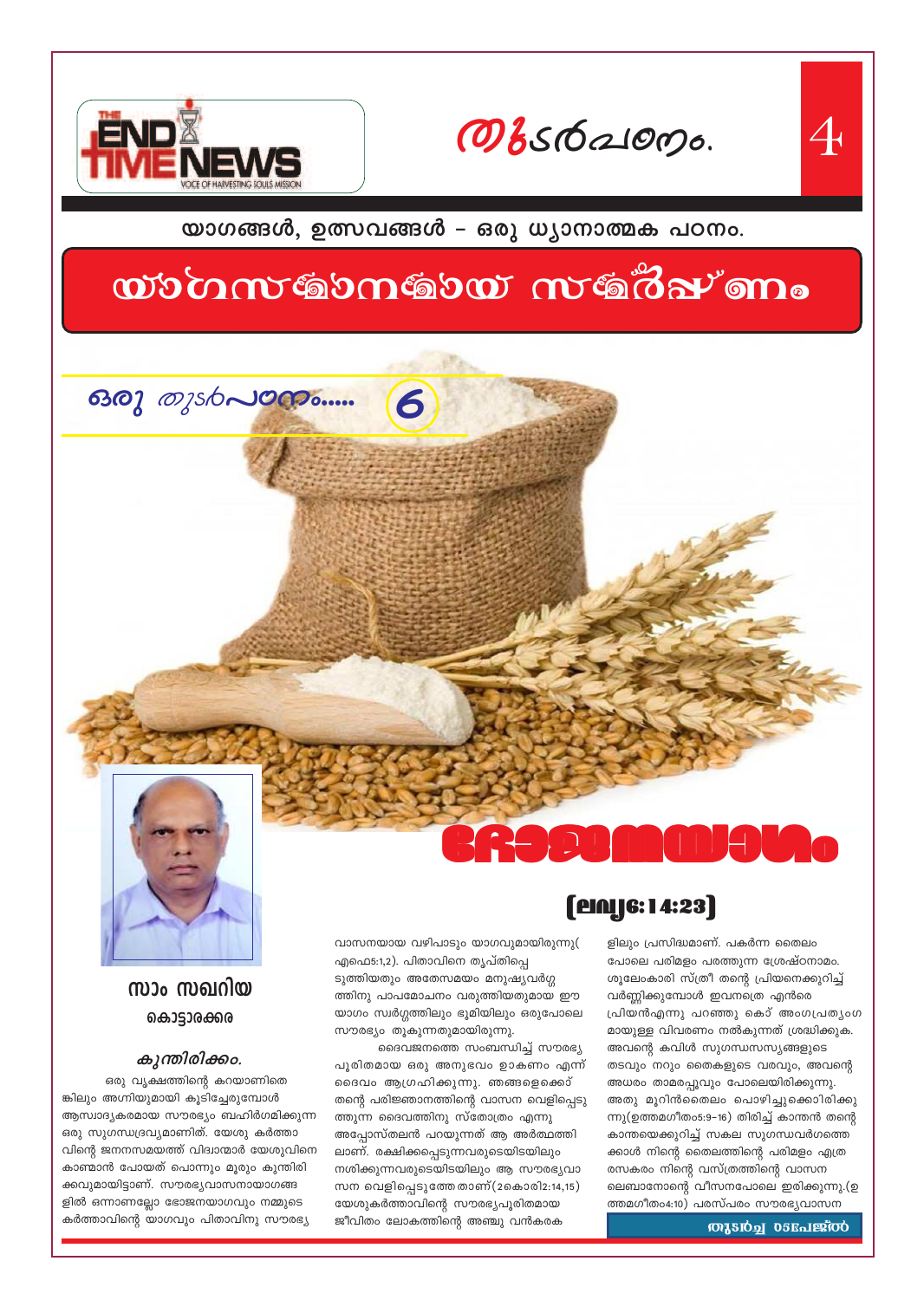

#### 03-ാം പേജ് തുടർച്ച

യുടെ ശ്രേഷ്ഠത വർണ്ണിച്ചുകൊുള്ള ക്രിസ്തീയജീവിതം എത്രയോ അഭിമാനകരമാ ണ്. ഇന്ന് സഭയുടെ അവസ്ഥ ഒന്ന് വിലയിരു ത്തുവാൻ ഈ ചിന്ത മുഖാന്തിരമാകട്ടെ. സൗര ഭ്യപൂരിതമായ ഒരു ക്രിസ്തീയജീവിതത്തിനു മാത്രമെ മറ്റുള്ളവരെ ക്രസ്തുവിങ്കലേക്ക് ആകർഷിക്കുവാൻ കഴിയുകയുള്ളൂ.

#### ഉപ്പ്

വളരെയധികം സവിശേഷതകൾ ഉള്ള ഒരു വസ്തുവാണ് ഉപ്പ്. നമ്മുടെ ശരീരത്തിന് അത്യാവശ്യമായ ഒരു ഘടകം കൂടെയാണിത്. സർവ്വസാധാരണവും അതേസമയം ഒഴിച്ചുകൂ ടാനാവാത്തതുമായ ഉപ്പ് ഭോജനയാഗത്തിൽ ചേർക്കണമെന്നു കർശനമായി പറഞ്ഞിരിക്കു ന്നു. (ലേവ്യ2:13).

1.ഉപ്പ് രുചി നൽകുന്നു.

മനുഷ്യജീവിതത്തിനു പാപം നിമിത്തം നഷ്ടമായ രുചിയും ഗുണവും നൽകാൻ കഴി യുന്ന ഏക വ്യക്തിയാണ് ക്രിസ്തു. ഒരുവൻ ക്രിസ്തുവിലായാൽ അവൻ പുതിയ സൃഷ്ടി യാകുന്നു എന്ന് വചനം പറഞ്ഞിരിക്കുന്ന പോലെ ക്രിസ്തുവിലാകുമ്പോൾ പഴയ സ്വഭാ വത്തിനു മാറ്റം വരുന്നു. ഒനേസിമോസിനെ പ്പോലെ പ്രയോജനമില്ലാത്തവരെ പ്രയോജന മുള്ളവരാക്കുന്നു. ദിവ്യസ്വഭാവത്തിനു കൂട്ടാളി കളാക്കുന്നു. നിങ്ങൾ ഭൂമിയുടെ ഉപ്പാകുന്നു എന്നു കർത്താവ് പറഞ്ഞു.(മത്തായി5:13) ഉപ്പ് കാരമില്ലാതെ പോയാൽ പിന്നെ നിലത്തിനും വളത്തിനും കൊള്ളുന്നതല്ല. നിങ്ങളുടെ വാക്കു കൃപയോട് കൂടിയതും ഉപ്പിനാൽ രുചി വരുത്തിയതുമായിരിക്കട്ടെ എന്ന് വചനം പറ യുന്നു.(കൊലോ4:6) മുമ്പ് നമ്മുടെ വായിൽ നിന്നും ശാപവാക്കുകൾ പുറപ്പെട്ടിരുന്നുവെ ങ്കിൽ ഇന്ന് അനുഗ്രഹ വചസ്സുകൾ പുറപ്പെടു ന്നു. പകയും വിദോഷവും നിറഞ്ഞ ജീവിത ങ്ങൾ സ്നേഹവും സന്തോഷവും പകരുന്ന ജീവിതങ്ങളായി രുചി നൽകുന്ന ഉപ്പിനു സമം പ്രയോജനമുള്ളതായിത്തീർന്നിരിക്കുന്നു. 2. ഉപ്പ് ജീർണ്ണതയിൽ നിന്നും സംരക്ഷിക്കു (m)

പാപത്താൽ ജീർണ്ണിച്ചുകൊിരുന്ന ലോകത്തിനു പുതുജീവൻ നൽകിയത് യേശു ക്രിസ്തുവാണ്. സർവ്വലോകവും ദുഷ്ടന്റെ അധീനതയിൽ കിടക്കുന്നു. എന്നാൽ ഇപ്പോ ഴത്തെ ദുഷ്ടലോകത്തിൽ നിന്നും നമ്മെ വിടു വിക്കാൻ കർത്താവ് സ്വർഗം വിട്ട് ഭൂമിയി ലേക്ക് വന്നു. അഴുകിനാറിയ അവസ്ഥയിൽ നിന്നും കൈപിടിച്ചുയർത്തി സ്ഥിരമായതും ഉറപ്പുള്ളതുമായ പാറയിൽ നിർത്തി ഗമനത്തെ സ്ഥിരമാക്കി വായിൽ പുതിയ പാട്ട് തന്നു ശ്രേഷ്ഠമായ സ്ഥാനത്തേക്കുയർത്തി. ദുഷ്ടന്റെ കയ്യിൽ അകപ്പെടാതെ കാത്തുകൊ ള്ളേണമേ എന്ന് പിതാവിനോടപേക്ഷിച്ചു മദ്ധ്യ സ്ഥതയണച്ച് ശ്രേഷ്ഠ മഹാപുരോഹിതനായി നമ്മുടെ കർത്താവ് സ്വർഗ്ഗീയ സിംഹാസന ത്തിൽ നമുക്കായി ജീവിക്കുന്നു.(യോ

കുടുംബാംഗങ്ങളെയും രക്ഷിക്കുന്ന അത്ഭുത കരമായ സംഭവം ഉൽപ്പത്തി പുസ്തകത്തിൽ നാം വായിക്കുന്നു. അബ്രഹാം ദൈവത്തോട് സംവാദിക്കുമ്പോൾ ഭൂമിയിൽ അൻപതു നീതി മാൻമാരുങ്കിൽ ആ അൻപതു പേരുടെ നിമിത്തം നീ ഭൂമിയെ നശിപ്പിക്കുമോ? എന്നു ചോദിക്കുമ്പോൾ ഇല്ല എന്നുത്തരം അബ്രഹാ മിനു ലഭിക്കുന്നു. ഒടുവിൽ പത്തുപേർ വരെ അബ്രഹാം ദൈവത്തോടു പറയുന്നു. പത്തു നീതിമാന്മാരെങ്കിലും ഭൂമിയിലുങ്കിൽ

ദൈവം സോദോം ഗൊമേറയെ

ന്യായം വിധിക്കുമ്പോൾ ലോത്തിനെയും

ത്മാവും മാറ്റ പ്പെട്ടു കഴി

#### **Mismal Defalssing**

എന്നാണ് വചനം നമ്മെ പഠിപ്പിക്കുന്നത്. (ഉൽപ്പത്തി 18:28-33) സഭ മഹോപദ്രവത്തിൽ കൂടി കടന്നു പോകും എന്നു പഠിപ്പിക്കുന്നവർ ദൈവീക പദ്ധതിയെ തകിടം മറിക്കുന്നവരാണ് എന്ന് ഇതിലൂടെ മനസ്സിലാക്കാൻ പ്രയാസമില്ല. കർത്താവു തന്റെ സ്വന്തരക്തത്താൽ സമ്പാ ദിച്ച ദൈവത്തിന്റെ സഭയെ ഈ ഭൂമിയിൽ നിന്നും മാറ്റിയതിനു ശേഷം മാത്രമെ യാക്കോ ബിന്റെ കഷ്ടകാലമായ മഹോപദ്രവം ഉാക യുള്ളൂ എന്നു സ്പഷ്ടം. സഭയും പരിശുദ്ധാ

അവരെ ദുഷ്ടന്മാരോടു കൂടെ നശിപ്പിക്കയില്ല

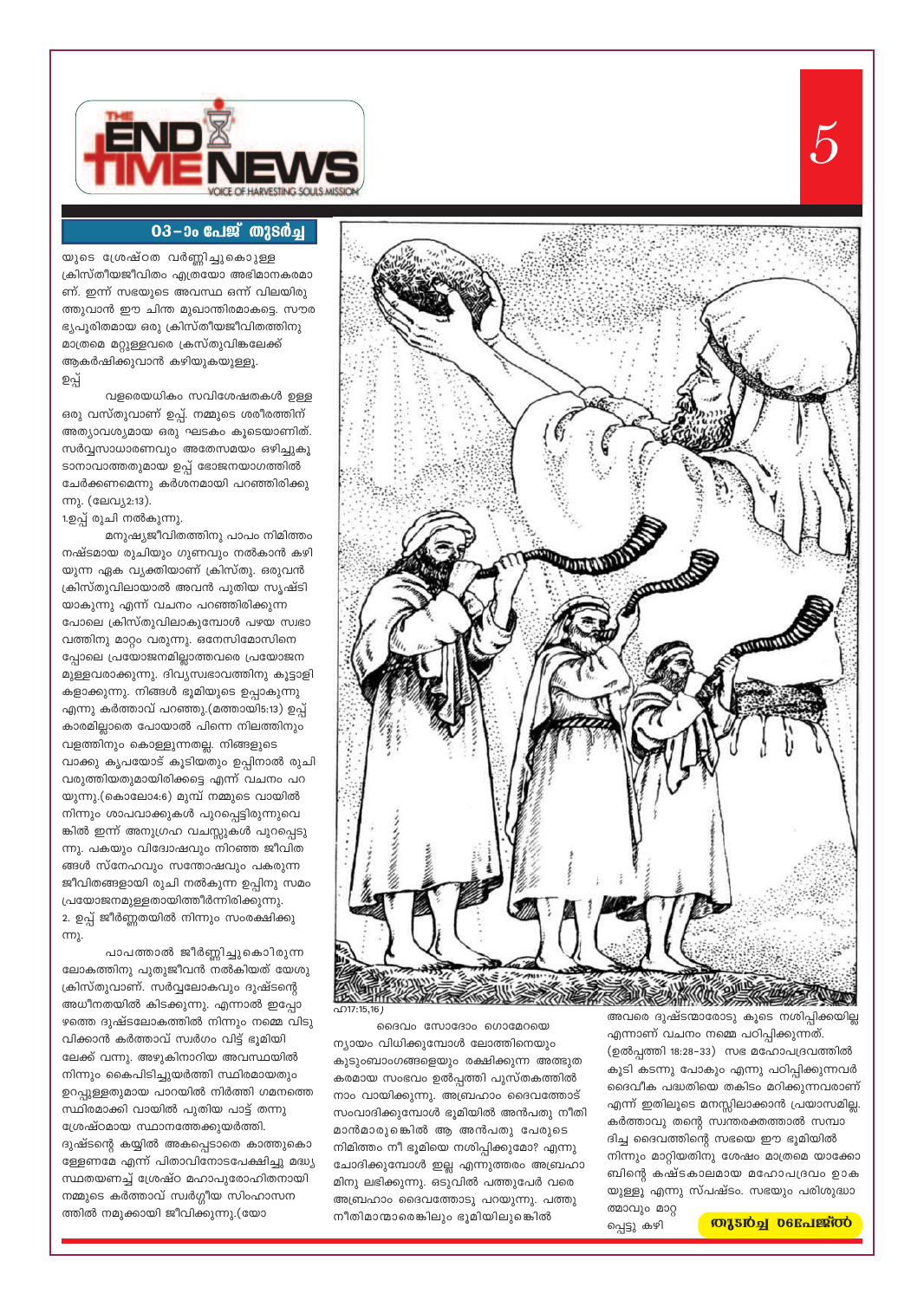

### 05-00 പേജ് തുടർച്ച

ഞ്ഞാൽ പിന്നെ എതിർ ക്രിസ്തു വിന്റെ വാഴ്ചയും മഹോപദ്രവവും ഉാകും. ഇന്നു ലോകത്തിന്റെ ന്യായവിധി താമസിപ്പിക്കുന്നത് ദൈവജനം ഭൂമിയിലുള്ളത് കൊാണ്. 3. ഉപ്പിന് ശുദ്ധീകരണ ശക്തിയു്.

ഏലീശാ പ്രവാചകന്റെ കാലത്ത് യെരീഹോപട്ടണത്തിലെ വെള്ളം ഉപ്പിട്ടു പഥ്യ മാക്കിയ സംഭവം നമുക്കറിയാവുന്നതാണ്(2രാ ജ2:21) വെള്ലം ഗർഭനാശകവും ചീത്തയുമാ യിരുന്നു. ജീവദായകമായ വെള്ളം ജീവനാശ കമായാലോ? ഉപ്പിന്റെ ശുദ്ധീകരണ ശക്തി യാണ് ആ വെള്ളത്തെ ഉപയോഗപ്രദമാക്കിയ ത്.

നമ്മുടെ കർത്താവ് ശമര്യാക്കാരി യോട് പറഞ്ഞ വാക്കുകൾ നമുക്കറിയാം. ഈ വെള്ളം കുടിക്കുന്നവനെല്ലാം പിന്നെയും ദാഹിക്കും; ഞാൻ കൊടുക്കുന്ന വെള്ളം കുടി ക്കുന്നവനോ ഒരു നാളും ദാഹിക്കയില്ല. ലോകം നൽകുന്ന വെള്ളം എത്ര കുടിച്ചിട്ടും ആത്മദാഹം മാറാതെ നിരാശരായിത്തീരു മ്പോൾ ഒരു നാളും ദാഹിക്കാത്ത ജീവജലം യേശുക്രിസ്തുവിൽ നിന്നും സ്വീകരിച്ച് നിത്യ ജീവനിലേക്ക് വന്നിട്ടുള്ളവർ അനേകരാണ്. ദൈവവചനമാണ് നമ്മെ ശുദ്ധീകരിക്കുന്ന ഉപ്പ്. ഞാൻ നിങ്ങളോട് സംസാരിച്ച വചനം നിമിത്തം നിങ്ങൾ ഇപ്പോൾ ശുദ്ധിയുള്ളവരാ കുന്നു എന്നു കർത്താവ് പറഞ്ഞു. ( യോഹ15:3) സത്യത്താൽ അവരെ ശുദ്ധീകരി ക്കേണമേ എന്നു കർത്താവ് പ്രാർത്ഥി ച്ചു.(യോഹ17:17) അവൻ (ക്രിസ്തു)നമുക്കു ദൈവത്തിൽ നിന്ന് ജ്ഞാനവും നീതിയും ശുദ്ധീകരവും വീടെുപ്പുമായത്തീർന്നു.(1 കൊരി1:30)

4. ലവണനിയമം.

പലസ്തീനിൽ നടപ്പുള്ള ഒരു നിയമമാ യിരുന്നു ഇത്. ശത്രുതയിലായിരിക്കുന്ന രു വ്യക്തികൾ തമ്മിൽ സൗഹൃദത്തിലേക്ക് വരു വാൻ ഉപ്പ് ചേർത്ത് ഭക്ഷണം കഴിച്ച് ശത്രുത അവസാനിപ്പിക്കുന്നു. നമ്മുടെ മദ്ധ്യേ ഉപ്പു് എന്നോ, അവൻ ഉപ്പു തിന്നു എന്നോ പറ ഞ്ഞാൽ അതിന്റെ ആശയം ശത്രുത അവസാ നിച്ചു ഉറപ്പായ സ്നേഹബന്ധത്തിലേക്ക് മടങ്ങി വന്നു എന്നാണ്.

നാം പാപം നിമിത്തം ദൈവത്തിന്റെ ശത്രുക്കളായിരുന്നല്ലോ? കർത്താവായ യേശുക്രിസ്തുവിലൂടെ നമ്മെ തൻരെ രക്തം മൂലം പിതാവായ ദൈവത്തോട് നിരപ്പിച്ച തിനാൽ ദൈവവുമായുള്ള ശത്രുത അവസാ നിപ്പിച്ചു. നാം ദൈവത്തിന്റെ മക്കൾ എന്ന ശ്രേഷ്ഠ പദവിയിലേക്കുയർത്തപ്പെട്ടു. അവൻ നമ്മുട സമാധാനം എന്നു വായിക്കുന്നതു പോലെ ക്രിസ്തുവിലൂടെ നമുക്കു പാപക്ഷമ ലഭിച്ചതിനാൽ ദൈവസമാധാനം നമ്മുടെ ഹൃദ യങ്ങളിൽ വാഴുവാനും നാം ദൈവത്തോട് സമാധാനമുള്ളവരായിത്തീരുവാനും ദൈവം സഹായിച്ചു. അതു കേവലം ഉപ്പിനാൽ അല്ല



തന്റെ സ്വന്ത രക്തത്താൽ തന്നെ ദൈവവു<mark>ം</mark> മനുഷ്യനുമായുള്ള പുതിയനിയമ ഉടമ്പടി ഉറ പ്പിക്കപ്പെട്ടു. നാം ആരാധനയ്ക്കായി കൂടിവര<mark>ു</mark> മ്പോൾ ആ ഉടമ്പടി നമ്മെ ഓർപ്പിക്കുന്ന ശുശ്രൂഷയാണ് കർതൃമേശ. ഇത് എന്റെ രക്തം എന്നല്ല. ഈ പാനപാത്രം എന്റെ രക്ത ത്തിൽ പുതിയ നിയമം ആകുന്നു (1കൊരി11:25) എന്ന് പറഞ്ഞാണ് കർത്താവ് ശിഷ്യന്മാരെ ഈ ശുശ്രൂഷ ഏൽപ്പിച്ചത്.

പാപികളായ മനുഷ്യവർഗ്ഗത്തെ പാപം പോക്കി ശുദ്ധീകരിച്ചത് സ്വർഗ്ഗത്തിലെത്തിക്കും എന്നതിന്റെ വ്യക്തമായ ഉറപ്പാണ് ക്രൂശിൽ ചൊരിഞ്ഞ രക്തം. യിസ്രായേൽജനത്തിനു

### <u>03-ാം പേജ് തുടർച്ച</u>

ഷയും ഉണ്ടായിരിക്കും. നവംബർ 1 ന് രാവിലെ 10 മുതൽ നടക്കുന്ന സഹോദരി സമ്മേളനത്തിൽ സിസ്റ്റർ ജെസി അലക്സ്, സിസ്റ്റർ ജോളി താഴാം പള്ളം എന്നിവർ പ്രസംഗിക്കും. ഉച്ചകഴിഞ്ഞ് 2.30 ന് ബൈബിൾ കോളേജ് വിദ്യാർത്ഥികളുടെ ബിരുധ ദാന ചടങ്ങ് എഡ്യുക്കേഷൻ ഡിപ്പാർട്ട്മെന്റ് ഡയറക്ടർ പാസ്റ്റർ റോജി ശമു വേലിന്റെ നേതൃത്വത്തിൽ നടക്കും.

നവംബർ 2 ന് രാവിലെ 10 മണിക്ക് യുവജന വിഭാഗമായ വൈ പി ഇ, സൺഡേസ്കൂൾ വാർഷിക സമ്മേളനം, ഉച്ചകഴിഞ്ഞ് 2 മണിക്ക് മിഷൻ ബോർഡ്, ഇവാഞ്ചലിസം, ചാരിറ്റി ഡിപ്പാർട്ടുമെന്റ് എന്നിവയുടെ സമ്മേളനം നട ക്കും. നവം. 3 ന് രാവിലെ കർണാടകയിലെ 30 ജില്ലകളിൽ നിന്നുള്ള ശുശ്രൂഷകരും, വിശ്വാസി കളും പങ്കെടുക്കുന്ന സംയുക്ത ആരാധനയും തിരുവത്താഴ ശുശ്രൂഷയും നടക്കും. സി ജി ഏഷ്യാ പസഫിക് ഡയറക്ടർ റവ. ആൻഡ്രു ബിൻഡ, കേരള ഓവർസീയർ പാസ്റ്റർ സി. സി. തോമസ്, പാസ്റ്റർ ഷിബു കെ മാത്യൂ എന്നിവർ സംയുക്ത ആരാധനയിൽ പ്രസംഗിക്കും.

# ബീഹാറിൽ പാസ്റ്ററിനു നേരെ വധശ്രമം

മിസ്രയീമ്യ അടിമത്വത്തിൽ നിന്ന് വീട്ടെപ്പ്

ലഭിച്ചത് ദൈവവ്യവസ്ഥ പ്രകാരം പെസഹകു

ഞ്ഞാടിന്റെ രക്തം കട്ടിളക്കാലിന്മേലും കുറുമ്പ

ടിമേലും പുരട്ടിയതിനാലാണ് . രക്തം അടയാ

ളമായിരിക്കും രക്തം കാണുമ്പോൾ ഞാൻ

നിങ്ങളെ ഒഴിഞ്ഞുപോകും യേശു ക്രിസ്തു

മുഖാന്തിരം ലഭിച്ച വലിയ വിടുതലിനും

കടന്നുപോയി എന്നു നമുക്ക് ഉച്ചത്തിൽ

പാടാം.

വീടുെപ്പിനുമായി നമുക്ക് ദൈവത്തിനു

സ്തോത്രം ചെയ്യാം. എൻ സങ്കടങ്ങൾ സക

ലവും തീർന്നുപോയി സംഹാരദൂതൻ എന്നെ

ഹാർപൂർ: ബീഹാറിൽ സ്വന്ത ഭവനത്തിൽ പ്രാർത്ഥന നടത്തിയ പാസ്റ്ററെ ശബ്ദമുയർന്നു വെന്നാരോപിച്ച് കുത്തിക്കൊലപ്പെടുത്താൻ ശ്രമി ച്ചു. ശിവൻ ജില്ലയിലെ ഹാർപോർ പോസ്റ്റിൽ നവജീവൻ പ്രാർത്ഥനാ ഭവൻ സഭയുടെ പാസ്റ്റ റായ ചന്ദ്രശേഖര സിംഗിനെയാണ് അയൽവാ സിയായ ബബ്ലു സിംഗ് മാരകമായി കുത്തിപ്പരി ക്കേൽപ്പിച്ചത്. സംഗീത ഉപകരണങ്ങളുടെ അക മ്പടിയോടെ 100 ലധികം വിശ്വാസികളുമായി ആരാധന നടക്കുന്ന സമയത്ത് പ്രകോപിതനായി കടന്നു വരികയും പാസ്റ്ററെ മർദ്ദിക്കയും നെഞ്ചിലും വയറ്റിലുമായി കുത്തുകയും ചെയ്തു. പാസ്റ്ററെ ഉടൻ തന്നെ ആശുപത്രിയി ലേയക്ക് മാറ്റുകയും ചെയ്തു.ബബ്ലുവിനെ വധ ശ്രമത്തിന് പോലീസ് കേസെടുത്തു. 2018 ൽ മാത്രം ക്രൈസ്തവ സഭാവിഭാഗങ്ങൾക്കെതിരെ 27 ആക്രമണങ്ങളാണുായിട്ടുള്ളത്.

App Store Coogle play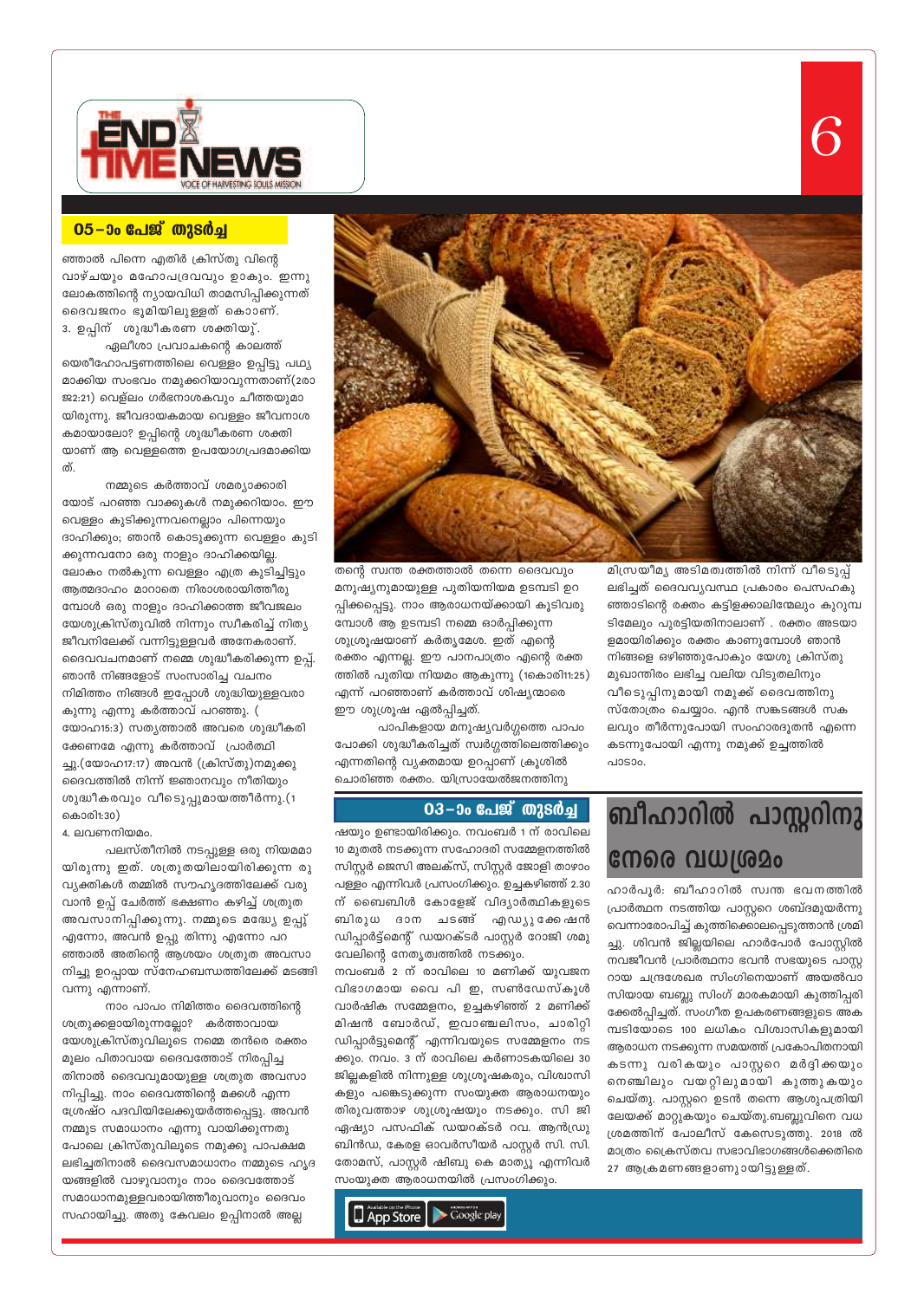

 $206$  mp  $60$ 

 $\begin{picture}(100,10) \put(0,0){\line(1,0){100}} \put(10,0){\line(1,0){100}} \put(10,0){\line(1,0){100}} \put(10,0){\line(1,0){100}} \put(10,0){\line(1,0){100}} \put(10,0){\line(1,0){100}} \put(10,0){\line(1,0){100}} \put(10,0){\line(1,0){100}} \put(10,0){\line(1,0){100}} \put(10,0){\line(1,0){100}} \put(10,0){\line(1,0){100}}$ 

- $\blacktriangleright$ ആശ ദൈവത്തിലായിരിക്കുന്നവർ ആരും ആശാരഹിതരല്ല.
- ▶ നമ്മുടെ ആവശ്യങ്ങൾ ദൈവം തന്നെ ഏറ്റെടുക്കുമ്പോൾ
- നമുക്ക് എപ്പോഴും അതു തൃപ്തിയായി രിക്കും.
- ▶് നീ എന്തു ചെയ്യുന്നു എന്നതല്ല മറിച്ച് നീ ആരായിരിക്കുന്നു എന്നതാണ് പ്രധാനം.
- $\blacktriangleright$ നാക്ക് വഴുതുന്നതിനെക്കാൾ കാൽ വഴുതുന്നതാണ് നല്ലത്.



Pr.P.V.S C.BD

 $\blacktriangleright$  ദൈവം തന്റെ വചനത്തിലൂടെ നമ്മോട് സംസാരിക്കുന്നു.

ശ്രദ്ധിക്കുവാൻ സമയം എടുക്കുക.

ദൈവത്തെ അപമാനിക്കുന്നതിന് തുല്യമാണ്.

 $\blacktriangleright$  സാഹചര്യങ്ങളല്ല, ദൈവത്തിന്റെ സ്നേഹ

നന്മയെയും അളക്കാനുള്ള അളവുകോൽ

ത്തെയും

അത് ക്രൂശ് തന്നെയാണ് .

- ▶ ശ്രദ്ധിപ്പാൻ സമയമെടുക്കുന്നവരോട് ദൈവം സംസാരിക്കുന്നു.
- പ്രാർത്ഥിപ്പാൻ സമയമെടുക്കുന്നവരെ ദൈവം ശ്രദ്ധിക്കുന്നു.
- <u>▶ അടിമയായി ജീവിക്കുന്നത് ശാപമാണ്,</u> അനീതിയോടും തിന്മയോടും വിട്ടു വീഴ്ച ചെയ്യുന്നതാകട്ടെ
- കടുത്ത അപരാധവും.
- ▶ അറിവിനേക്കാൾ പ്രാധാന്യം ഭാവനയ്ക്കാ ണ്.



#### 03-ാം പേജ് തുടർച്ച

### 03 – ാം പേജ് തുടർച്ച

കാണുമ്പോഴത്തെ പ്രധാന ചർച്ചാ വിഷയം പരസ്യയോഗവും പുതുതായി നടന്ന സ്നാനവും ഉപവാസം പ്രാർത്ഥനയുമെല്ലാമാ യിരുന്നു. ഇന്നോ? നാം എവിടെ എത്തി നിൽക്കുന്നു സ്വയം വിചിന്തനം ചെയ്യുക? ചർച്ചിൽ ഉപദേശ വിഷയം പഠിപ്പിക്കേ സമ യത്ത് ഭരണഘടനയും അളിഞ്ഞസഭാരാഷ്ട്രീ യവും പഠിപ്പിച്ചതിന്റെ തിക്തഫലമല്ലേ താലന്തു ടെസ്റ്റുകളിലും മറ്റും നല്ല പ്രകടനം നടത്തിയ നമ്മുടെ പെൺകുട്ടികളും ആൺകുട്ടികളും അരുതാത്ത പ്രേമബന്ധങ്ങളിൽ കുടുങ്ങി നശി ക്കാൻ തുടങ്ങുന്നത്? തിരുവചനം പറയു ന്നു.........അവന്റെ കൽപ്പനകൾ ഭാരമുള്ളവയല്ല. ദൈവത്തിൽ നിന്നും ജനിച്ചതൊക്കെയും ലോകത്തെ ജയിച്ചിരിക്കുന്നു(1യോഹ5:3,4) പ്രാണനിതാ വാതിൽക്കൽ എത്തിയിരിക്കുന്നു. ലോക സംഭവങ്ങൾ അത് വിളിച്ചറിയിക്കുന്നു. പ്രിയന്റെ വരവിനായി നമുക്ക് ഒരുങ്ങാം....

അതിരുകളില്ലാത്ത ദർശനം എന്നതായിരിക്കും. വിശുദ്ധി, ദൗത്യം, നിത്യത എന്നിവയിലേക്കുള്ള ദർശ നമായിരിക്കും. ഉപവിഷയങ്ങൾ. കോൺഫ്രൻസിന്റെ നാഷണൽ ഭാരവാഹിക ളായി പാസ്റ്റർ പി.സി.ജേക്കബ്(നാഷണൽ ചെയർമാൻ), ബ്രദർ ജോർജ്ജ് തോമസ്(നാഷ ണൽ സെക്രട്ടറി), ബ്രദർ തോമസ് കെ വർഗീസ്(നാഷണൽ ട്രഷറാർ), സിസ്റ്റർ ഗ്രേസ് സാമുവേൽ (ലേഡീസ് കോർഡിനേറ്റർ), ബ്രദർ ജസ്റ്റിൻ ഫിലിപ്പ്(യൂത്ത് കോർഡിനേറ്റർ) എന്നി വർ പ്രവർത്തിക്കുന്നു. എല്ലാ ചൊവ്വാഴ്ചകളിലും സെൻട്രൽ സമയം

8 മണിക്ക് 605–313–5111 എന്ന നമ്പരിൽ പ്രയർ

ലൈൻ ഉണ്ടായിരിക്കും. 171937 എന്ന ആക്സസ്

നമ്പറിലൂടെ ഫോൺ ലൈനിൽ പ്രവേശിക്കാ

നിബു വെള്ളന്താനം(മീഡിയ കോർഡിനേറ്റർ)

ബൈജു യാക്കോബ്(ലോക്കൽ മീഡിയ

വുന്നതാണ്.

http://theendtimenews.com/



### **THE ENDTIME NEWS**

App Store Google play

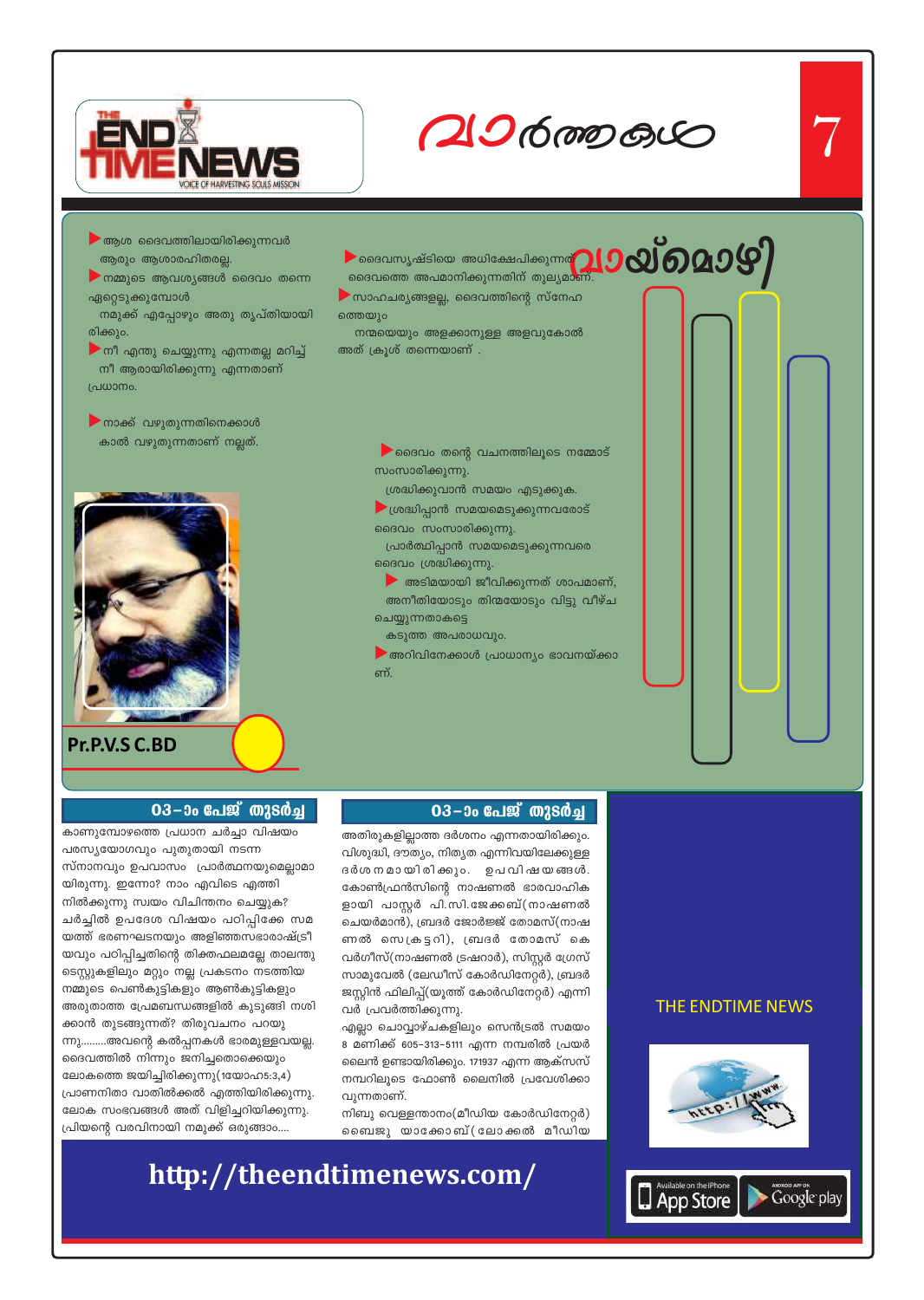



# <u> കർത്താപിന് ഇവയെ കൊണ്ട്</u> **adudo deux**

<u> സ്ങ്ങളോട് ആരാനും വല്ലത് പറഞ്ഞാൽ: കർത്താവ്(സ്</u> ഇവയെക്കൊണ്ട് ആവശ്യമുണ്ട് എന്ന് പറവി്ൻ; തൽക്ഷണം അവൻ അവയെ അയയ്ക്കും എന്നു പറഞ്ഞു.(മത്തായി 21:3)



 $8$ 

്പാസ്റ്റർ ഷിബു തോമസ്, ഒക്കലഹോമ.



 $\mathbf \omega$ ഹോവ തിരഞ്ഞെടുത്തതിനെ

ആർ കുറ്റം വിധിയ്ക്കും? ദൈവം വിശുദ്ധീക രിച്ചതിനെ മലിനമെന്ന് ആർക്കു പറയുവാൻ കഴിയും? യെരുശലേം ദേവാലയം സമ്പൽസ മൃദ്ധിയുടെയും, പാരമ്പര്യ വാഴ്ചകളുടെയും ഇരിപ്പിടമായിരുന്നു. ഒട്ടകത്തെ മനപൂർവ്വം വിഴുങ്ങുകയും കൊതുകിനെ സൂക്ഷ്മത യോടെ അരിച്ചെടുക്കുകയും ചെയ്യുന്ന ഭരണ കർത്താക്കൾ. ലേവി പ്രമാണത്തിൽ കഴു

തയെ യാഗം കഴിക്കുന്നത് വിലക്കിയി രുന്നതിനാൽ, അതിനു ദേവാലയത്തിന്റെ പരി സരത്തുപോലും പ്രവേശനം നിഷധിക്കപ്പെട്ടു. യെരുശലേമിന്റെ വീഥികളിൽ നൂറുകണക്കിന് കഴുതകൾ നിഷ്കരുണം കല്ലെറിഞ്ഞു കൊല്ല പ്പെട്ടു. എന്നാൽ ഇതാ പുതിയൊരു കാഴ്ച കഴുതയുടെ പുറത്തിരുന്ന് യെരുശലേമിന്റെ തെരുക്കളിൽ കൂടി ദേവാലയത്തിലേക്കു വരുന്ന യേശുക്രിസ്തു. എറിയുവാനെടുത്ത

കല്ലുകൾ താനെ താഴുന്നു. കല്ലിനു പകരം പുഷ്പങ്ങൾ , ആട്ടിപ്പായ്ക്കലിനു പകരം തല വണക്കിയുള്ള ബഹുമാനം, ആക്രോശത്തിനു പകരം ഹോശന്നാ പാട്ടുകൾ. എന്താണ് കാര്യം? കഴുത വഹിക്കുന്നത് ലോകത്തിന്റെ സൃഷ്ടിതാവിനെയാണ്. ദൈവത്തിന് ഇവയെ കൊണ്ട് ആവശ്യം ഉണ്ട് എന്ന് അല്പം മുമ്പ് അവിടുന്ന് പ്രഖ്യാപിച്ചു കഴിഞ്ഞു. ദൈവം നിന്നെ തിരഞ്ഞെടുത്താൽ നിന്റെ അവ സ്ഥയ്ക്ക് പ്രകടമായ വ്യത്യാസം ഉണ്ടാകും നിന്നെ ആട്ടിപ്പായിച്ചവർ തല കുമ്പിട്ട് മുമ്പിൽ നിൽക്കും. ക്രിസ്തുവിന്റെ നിന്ദ വലിയ ധനം എന്ന് ഏറ്റെടുത്തുകൊണ്ട് യഹോവ നിന്നെ ഉന്നതനാക്കും. നിന്നെ കല്ലെറിഞ്ഞ് ഉപദ്രവി ക്കുന്നവർ, ചെളി വാരിയെറിഞ്ഞ് ആക്ഷേപി ക്കുന്നവർ, നീ വഹിക്കുന്ന ക്രിസ്തുവിന്റെ മഹത്വത്തെ വർണ്ണിക്കും. നിന്നെ കാണുന്ന വർ യേശുവിനെ കാണട്ടെ. മാറോട് കരം ചേർത്തുവച്ചു പറയുക; എന്നെ കൊണ്ട് കർത്താവിന് ആവശ്യം ഉണ്ട്. പ്രാർത്ഥന: കർത്താവെ അവിടുന്ന് അടി യനെ വിളിച്ചതിനാൽ സ്തോത്രം. അങ്ങയെ വിച്ചുകൊണ്ടു നടക്കുവാൻ എന്നെ സഹായി ക്കണമേ.......ആമേൻ.

# എട്ടു പെൺകുട്ടികൾക്ക് മംഗല്വഭാഗ്വമേകി ജോസ് കോശി



മുളക്കുഴ: ഇടപ്പോൺ ജോസ്കോ ഹോസ്പിറ്റൽ ഉടമ ഡോ. ജോസ് കോശി ജോർജ്ജ് മറ്റത്തുകാലയുടെ ഏകമകൾ ഡോ.ഫേബയുടെ വിവാഹത്തിനോടവുബന്ധിച്ച് സാമ്പ ത്തിക ബുദ്ധിമുട്ടുമൂലം വിവാഹസ്വപ്നം സാഫല്യമാകാതി രുന്ന എട്ടു പെൺകുട്ടികൾക്ക് മംഗലൃഭാഗൃമേകി

സിയോൻകുന്നിൽ ചർച്ച് ഓഫ് ഗോഡ് ചാരിറ്റി ഡിപ്പാർട്ട്മെന്റിന്റെ ചുമതലയിൽ സെപ്റ്റം ബർ 24 ന് ഓവർസീയർ പാസ്റ്റർ സി.സി.തോമസ് വിവാഹങ്ങൾ ആശീർവദിച്ചു. പാസ്റ്റർ ജെ.ജോസഫിന്റെ അദ്ധ്യക്ഷതയിൽ പാസ്റ്റർ വൈ. റെജി പ്രസംഗിച്ചു. ചാരിറ്റി ഡയറക്ടർ പാസ്റ്റർ ഷിജു മത്തായി ആമുഖ പ്രസ്താവന നടത്തി. ഡോ. ഷിബു കെ മാത്യു സ്വാഗ തവും ജോസഫ് മറ്റത്തുകാല കൃതജ്ഞതയും പറഞ്ഞു. ഇവാ.ബിനോയി ചാക്കോയും സംഘവും ഗാനങ്ങൾ ആലപിച്ചു. പാസ്റ്റർ എം.ഇ. ബേബി അനുഗ്രഹ പ്രാർത്ഥന നിർവ ഹിച്ചു. എംപിമാരായ ശ്രീ. ആന്റോ ആന്റണി, ശ്രീ. കൊടിക്കുന്നിൽ സുരേഷ് തുടങ്ങിയ സാമൂഹികരാഷ്ട്രീയ പ്രവർത്തകരും ആശംസകൾ അറിയിച്ചു.

പാലക്കാട് മുതൽ കാട്ടാക്കട വരെയുള്ള പ്രദേശഹ്ങളിൽ നിന്ന് ചാരിറ്റബിൾ ഡിപ്പാർട്ട്മെന്റാണ് ദമ്പതികളെ കത്തിെയത്. ദമ്പതികൾക്ക് വിവാഹ ചിലവുകൾക്കു പുറമെ, രു ലക്ഷം രൂപ വീതം മേഴ്സി ജോസ് ജോർജ്ജ് വിതരണം ചെയ്തു. അഞ്ചു വർഷം മുമ്പ് പാസ്റ്റർ പി.ജെ.ജയിംസിന്റെ ചുമതലയിൽ ഷാർജ ദൈവസഭ സ്പോൺസർ ചെയ്ത 5 ദമ്പതികളുടെ സമൂഹവിവാഹത്തിന് ശേഷം മുളക്കുഴ ആർ എഫ് കുക്ക് കൺവൻഷൻ സെന്ററിൽ നടന്ന മാതൃകാസംരംഭമായിരുന്നു ഇത്.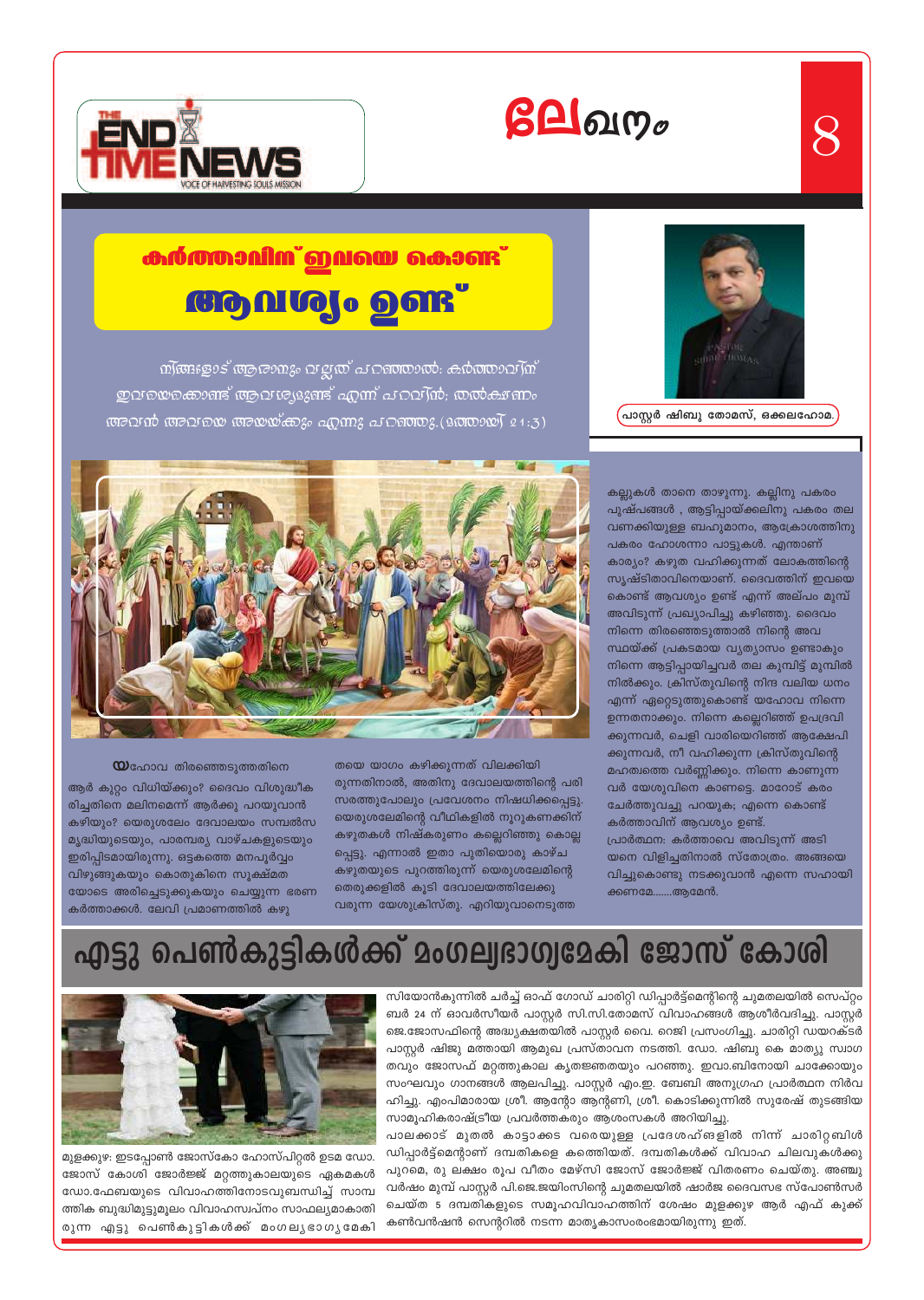20600000



# <u>ഫിലദൽഫിയ ഫെലോഷിപ്പ്</u> ചർച്ച് ഓഫ് ഇന്ത്യയുടെ 39 മത് കൺവൻഷൻ നവം. 5-10 വരെ

മഹാരാഷ്ട്രയിലെ നവാപ്പൂരിന് സമീപമുള്ള കരഞ്ചി കുർദ് ഗ്രാമത്തിലെ ഫിലദൽഫിയ സ്റ്റേഡിയത്തിൽ വെച്ച് 39 മത് ജനറൽ കൺവൻഷൻ നവംബർ 5 മുതൽ 10 വരെ നട ക്കും. ഫിലദൽഫിയ ഫെലോഷിപ്പിന്റെ ഓവർസീ യർ റവ.ഡോ.ജോയി പുന്നൂസ് ഉദ്ഘാടനം ചെയ്യും. പാസ്റ്റർ കെ ജെ മാത്യൂസ്, നൂറുദ്ദീൻ മുല്ല, പാസ്റ്റർ ഷിബു തോമസ്, റവ. ഡോ. എം എസ് സാമുവൽ, റവ. ഡോ. ഫിന്നി ഫിലിപ്പ്, റവ. ഡോ. പോൾ മാത്യൂസ്, സിസ്റ്റർ മേരി മാത്യൂസ് എന്നിവരാണ് മുഖ്യ പ്രാസംഗീകർ. ഫിലദൽഫിയ ഗായകസംഘം സംഗീതശുശ്രൂഷയ്ക്ക് നേതൃത്വം നൽകും.കൺവൻഷനോടനുബന്ധിച്ച് ഫിലദൽഫിയ ബൈബിൾ കോളേജ് ബിരുദദാ നം, ഓർഡിനേഷൻ, ശുശ്രൂഷക സമ്മേളനം, സോദരി സമ്മേളനം എന്നിവയും ഉായി രിക്കും.

### ഇമാനുവേൽ മിഷൻ വാർഷിക സമ്മേളനം ഒക്. 29 –31 വരെ

ബീഹാർ കേന്ദ്രമാക്കി പ്രവർത്തിക്കുന്ന ഇമ്മാ നുവേൽ മിഷന്റെ 35 മത് വാർഷിക സമ്മേളനം പാട്നയിലെ ഫുൽവാരിയിലുള്ള ഇമ്മാനുവേൽ മിഷൻ സ്കൂൾ ക്യാമ്പസിൽ വെച്ച് ഒക്ടോബർ 29 മുതൽ 31 വരെ നടത്തപ്പെടും. മുഖ്യ സന്ദേശം റവ.ശേഖർ കല്യാൺപൂർ, റവ.ടി.വി. തോമസ്, റവ. ബാബു ജോർജ്ജ്, ഇമ്മാനുവേൽ മിഷൻ സ്ഥാപക ഡയറക്ടറായ റവ. ഇ.എ. എബ്രഹാം

തുടങ്ങിയവർ നൽകും. പൂണെയിൽ നിന്നും സണ്ണി വിശ്വാസും സംഘവും ഗാനശുശ്രൂഷ നിർവഹിക്കും. കുട്ടികൾക്കുവേിയും യുവജ നങ്ങൾക്കായും പ്രത്യേക മീറ്റിംഗുകൾ ഉായി രിക്കും. ബീഹാറിൽ കഴിഞ്ഞ 3 പതിറ്റാിലേ റെയായി പ്രവർത്തിച്ചു കൊിരിക്കുന്ന മിഷൻ പ്രവർത്തനമാണ് ഇമ്മാനുവേൽ മിഷൻ. വിശദ വിവരങ്ങൾക്ക്: 9431218243.

# ഐ പി സി സണ്ടേസ്കൂൾ അസോസിയേഷൻ കർണാടക സ്റ്റേറ്റ് താലന്ത് പരിശോധന ഒക്. 29 ന്

ഇവെന്റ് സും, ചിത്രരചന,ബൈബിൾ ക്വിസ്,ഉപ ന്യാസം, വാക്യമത്സരം, ഗ്രൂപ്പ് ബൈബിൾ ക്വിസ് എന്നീ റൈറ്റിങ്ങ് ഇവന്റ്സും നടക്കും. ഈ വർഷം 13 ജില്ലകളിൽ പുതിയതായി സഭ സ്കൂൾ കൗൺസിൽ ആരംഭിക്കയും 47 പുതിയ സൺഡേസ്കൂൾ രജിസ്റ്റർ ചെയ്യുകയും ചെയ്തു.

അഡ്വ. ജിയോ ജോർജ്ജ് പാസ്റ്റർ, ലിജു കോശി, ബ്രദർ പ്രദീപ് മാത്യൂ, പാസ്റ്റർ സാജൻ സക്ക റിയ പി, ബ്രദർ പുന്നൂസ് എം കുര്യൻ എന്നിവർ നേതൃത്വം നൽകും.

ബെംഗളൂരു: കർണാടക സ േസ്കൂൾ അസോസിയേഷൻ സ്റ്റേറ്റ് ലെവൽ താലന്ത് പരി ശോധന ഒക്ടോബർ 29 ന് രാവിലെ 9 മണിക്ക് ഐപിസി ഹെഡ്കോർട്ടർ വെച്ച് നടത്തപ്പെടും. നഴ്സറി, ബിഗിനിയർ, പ്രൈമറി, ജൂനിയർ, ഇന്റർമീ ഡിയറ്റ്, സീനിയർ എന്നീ വിഭാഗത്തിൽ 250 ലേറെ വിദ്യാർത്ഥികൾ പങ്കെടുക്കും. സ്റ്റേജ് ഇവെന്റസ്, റൈറ്റിങ്ങ് ഇവെന്റസ് എന്നീ രു വിഭാഗങ്ങൾ ആയിട്ടാണ് മത്സരങ്ങൾ നടക്കുക. പാട്ട്, പ്രസം ഗം, മോണോആക്ട്, പ്രച്ഛന്നവേഷം, മെമ്മറി വേഴ്സ്, ഗ്രൂപ്പ് സോങ്ങ് എന്നീ സ്റ്റേജ്

# ശാരോൻ ഫെലോഷിപ്പ് ജനറൽ കൺവൻഷൻ നവം. 25 മുതൽ ഡിസം. 1 വരെ

തിരുവല്ല: ശാരോൻ ഫെലോഷിപ്പ് സഭകളുടെ ജനറൽ കൺവൻഷൻ നവംബർ 25 മുതൽ ഡിസംബർ 1 വരെ തിരുവല്ല ശാരോൻ സ്റ്റേഡി യത്തിൽ നടക്കും. സഭാ പ്രസിഡന്റ് റവ. ജോൺ തോമസ്, ദേശീയ പ്രസിഡന്റ് പാസ്റ്റർ പി.എം.ജോൺ, റവ.ജേക്കബ് തോമസ് എന്നി വർ പ്രസംഗിക്കും. വിശ്വാസത്തിനായി പോരാ ടുക എന്നതാണ് ചിന്താവിഷയം. ശാരോൻ ക്വയർ സംഗീതശുശ്രൂഷ നിർവഹിക്കും.

പാസ്റ്റേഴ്സ് സെമിനാർ, ബൈബിൾ സ്റ്റഡി, കാത്തിരിപ്പു യോഗങ്ങൾ, മിഷൻ സമ്മേളനം,

സി.ഇ.എം. -സൺഡേ സ്കൂൾ സംയൂക്ത സമ്മേളനം. വനിതാ സമ്മേളനം എന്നിവ കൺവൻഷനോടനുബന്ധിച്ച് നടക്കും. ഞായ റാഴ്ച ,സംയുക്ത സഭായോഗത്തോടെ സമാ പിക്കും. ഇൻഡ്യയിലും വിദേശരാജ്യങ്ങളിലു മുള്ള സഭാ ശുശ്രൂഷകൻമാരും സഭാ ജന ങ്ങളും പങ്കെടുക്കും. കൺവൻഷന്റെ വിപുല മായ നടത്തിപ്പിനുവേി അനുഗ്രഹിക്കപ്പെട്ട ദൈവദാസൻമാർ അംഗങ്ങളായുള്ള വിവിധ കമ്മറ്റികൾ പ്രവർത്തിച്ചു വരുന്നു.

# ക്രിസ്ത്വൻ സ്റ്റാർ പ്രൊഡക്ഷൻസ് ഉദ്ഘാടനം ഫ്ളോറിഡയിൽ ഒക്. 22 ന്

ഫ്ളോറിഡ: സൗത്ത് ഫ്ളോറിഡാ ആസ്ഥാന മാക്കി പ്രവർത്തനമാരംഭിക്കുന്ന ക്രിസ്തൃൻ സ്റ്റാർ പ്രൊഡക്ഷൻസിന്റെ ഉദ്ഘാടന സമ്മേള നവും സംഗീത നിശയും ഒക്ടോബർ 22 ന് വെസ്റ്റ് പാം ബീച്ചിലുള്ള കമ്യൂണിറ്റി ക്രിസ്ത്യൻ ചർച്ചിൽ നടക്കും. മാത്യൂ ജോൺ, സാംസൺ സാമുവൽ, സിനി ഡാനിയേൽ എന്നിവർ അവതരിപ്പിക്കുന്ന സംഗീത പരിപാടിയും ഉായിരിക്കും.

അമേരിക്കൻ മലയാളികളുടെ സംഗീതപരമായ സർഗ്ഗവാസനയെ പരിപോഷിപ്പിക്കുക എന്ന ലക്ഷ്യത്തോടെ സ്റ്റാർ സിംഗേഴ്സ് എന്ന ക്രിസ്ത്യൻ റിയാലിറ്റിഷോ, അമേരിക്കയിൽ നട

ക്കുന്ന പ്രമുഖ സമ്മേളനങ്ങളുടെ തൽസമയ പൈകസ്തവ സംപ്രേക്ഷണം, സംഗീത വീഡിയോ നിർമ്മാണം, ക്രിസ്തീയ റേഡിയോ സംപ്രേക്ഷണ പരിപാടി തുടങ്ങിയ നിരവധി പ്രവർത്തന പദ്ധതികളുമായാണ് ക്രിസ്തൃൻ സ്റ്റാർ പ്രൊഡക്ഷൻസ് ചുവടുവെയ്ക്കുന്നത്. സഭാ വിഭാഗീയ വിത്യാസമന്യേ എല്ലാ ക്രൈസ്തവ വിഭാഗത്തിൽപ്പെട്ടവർക്ക് പങ്കെടു ക്കാവുന്ന സ്റ്റാർ സിംഗർ റിയാലിറ്റി ഷോ സീസൺ 1 ലേയ്ക്കുള്ള രജിസ്ട്രേഷൻ കിക്കോ ഫ്, സ്റ്റാർ വിഷൻ ലോഗോ അനാവരണം എന്നി വയും ഇതിനോടനുബന്ധിച്ച് നടക്കും.

### ക്രിസ്തീയ സംഗീത സന്ധ്വ ഹോളിനൈറ്റ് നവം. 10 ന് പുത്തരികണ്ടത്ത് <u>0</u>

വൈ പി സി എ യുടെ ചെങ്കൽച്ചൂളയിൽ നിന്നുള്ള സഹോദരന്മാർ നേതൃത്വം നൽകുന്ന ഹോളിനൈറ്റ് നവംബർ 10 ന് വൈകിട്ട് 4.30 ന് തിരുവ നന്തപുരം പുത്തരിക്കത്ത് ഇ.കെ.നയനാർ പാർക്കിൽ വെച്ച് നടത്തപ്പെടുന്നു. പാസ്റ്റർ എബ്രഹാം തോമസ് ഉദ്ഘാടനം ചെയ്യും.പാസ്റ്റർ അര വിന്ദ് വിൻസന്റ് ദൈവവചനം ശുശ്രൂഷിക്കും.അനുഗ്രഹീത ഗായകൻമാരായ ഇമ്മാനുവേൽ ഹെന്ററിയും, അനിൽ അടൂരും, കിരൺ ടൈറ്റസും സംഗീത സന്ധ്യയ്ക്ക് നേതൃത്വം നൽകും.

theendtimenews.com

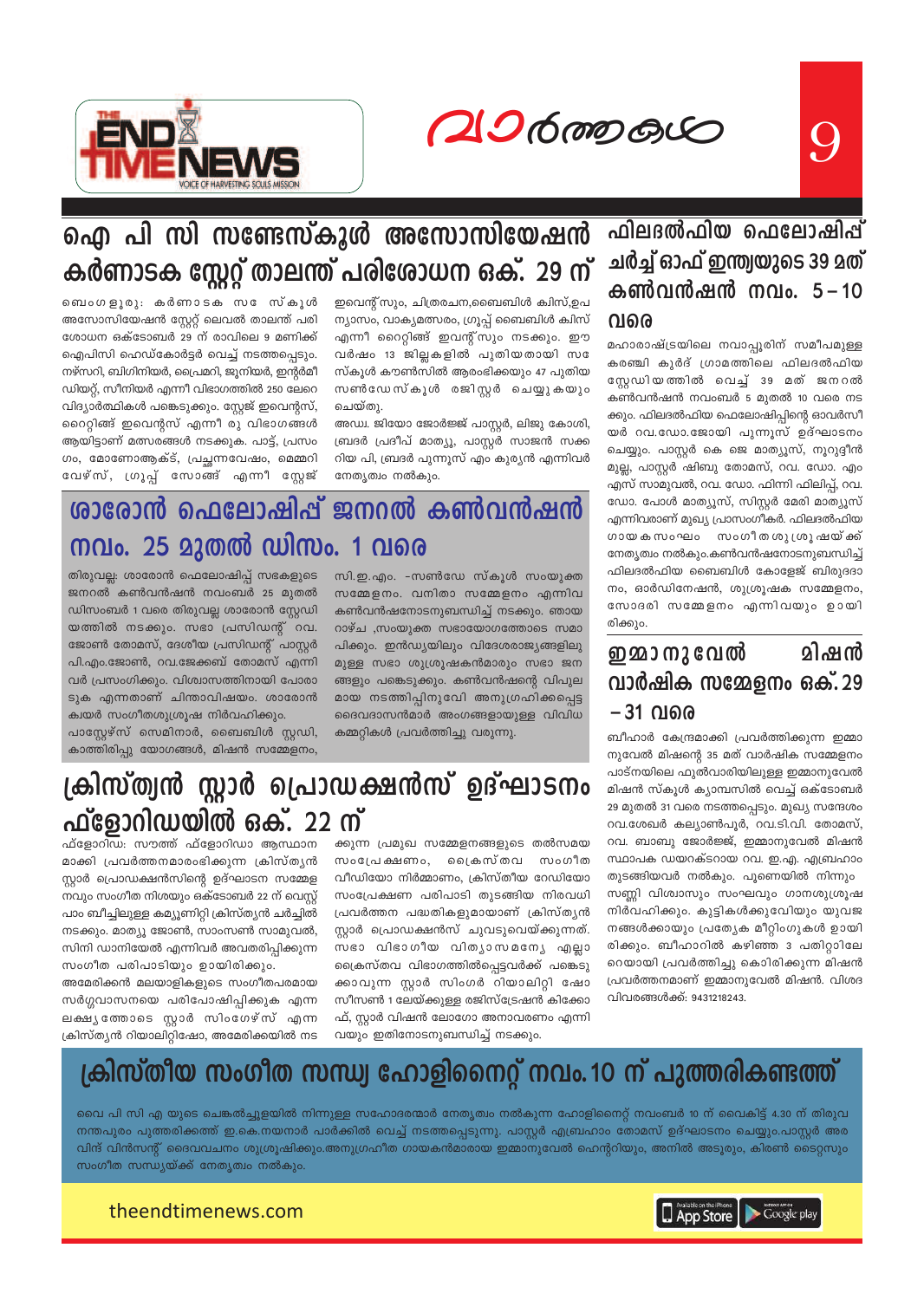



# ആത്മാവിനാൽ ശുശ്രൂഷയും നിയോഗവും

# പാസ്റ്റർ സന്തോഷ് കീഴുർ

യോഹന്നാൻ 1:32ആത്മാവ് ഒരു പ്രാവ് പോലെ സ്വർഗ്ഗത്തിൽ നിന്ന് ഇറങ്ങി വരുന്നത് ഞാൻ കു; അത് അവന്റെ മേൽവസിച്ചു. പുത്രനെ കുഞ്ഞാട് എന്ന് വിളിച്ച യോഹന്നാൻ സ്നാപകൻ അവന്റെ മേൽ പ്രാവ് ഇറങ്ങുന്നതു പോലെ ആത്മാവിനെ കു. യേശുവിന്റെ ശരീരം പരിശുദ്ധാത്മാവിനാൽ ഉരുവായതുപോലെ മത്തായി1:20 അവളിൽ ഉൽപ്പാദിതമായത് പരി ശുദ്ധാത്മാവിനാൽ ആകുന്നു. യേശുവിനെ ശുശ്രാഷയ്ക്കായി ഒരുക്കുന്നതിനായും ആത്മാവ് അവന്റെ മേൽ ഇറങ്ങുന്നു മത്തായി 3:16 യേശു സ്നാനം ഏറ്റ ഉടനെ വെള്ളത്തിൽ നിന്നു കയറി; അപ്പോൾ സ്വർഗ്ഗം തുറന്ന് ദൈവാത്മാവ് പ്രാവെന്നപോല ഇറങ്ങി തന്റെ മേൽവരുന്നത് അവൻ കു. പ്രവൃത്തികൾ 10:38നസറായനായ യേശുവിനെ ദൈവം പരിശുദ്ധാത്മാവിനാലും ശക്തിയാലും അഭിഷേകം ചെയ്തതും ദൈവം അവനോട് കൂടെ ഇരുന്നത് കൊ് അവൻ നന്മ ചെയ്തും പിശാചു ബാധിച്ചവരെ ഒക്കെയും സൗഖ്യമാക്കിയും കൊ് സഞ്ചരിച്ചു.

യേശുവിന്റെ മേൽ ആത്മാവ് ഇറങ്ങിയതും പിതാവായ ദൈവത്തിന്റെ അപ്പോഴുള്ള സാക്ഷ്യവും മൂന്ന് കാര്യങ്ങൾ നമ്മെ പഠിപ്പിക്കുന്നു.

- 1. യേശുവാണ് മശിഹാ എന്നത് യോഹന്നാന് അടയാളമായിരുന്നു.
- 2. കർത്താവിന്റെ പരസ്യ ശുശ്രൂഷയ്ക്കുള്ള ഒരുക്കമായിരുന്നു.

3. കഴിഞ്ഞ 30 വർഷത്തെ ജീവിതം കൊ് പിതാവിനെ പ്രസാദിപ്പിച്ചു എന്നതിന്റെ മുദ്രയായിരു ന്നു. യേശുക്രിസ്തുവിന്റെ ശുശ്രൂഷകൾ നാം പഠിച്ചാൽ സുവിശേഷ വേലയ്ക്ക് എങ്ങനെ ഇറ ങ്ങണം.എങ്ങനെ ആയിരിക്കണം, എന്ന് നമ്മെ ബോധ്യപ്പെടുത്തുന്നു.ഒരു സുപ്രഭാതത്തിൽ ഭൂമി യിൽ അവതരിച്ച അമാനുഷിക ശക്തിയോട് വന്നതല്ല ക്രിസ്തു.

ആത്മാവിനാൽ ഉരുവായി.

ആത്മാവിനാൽ ശുശ്രൂഷയ്ക്ക് നിയോഗിക്കപ്പെട്ടു എന്നാൽ ഇതിനു രിനും മദ്ധ്യേ ഒരു കാലഘട്ട ജീവിതം ഉ്. നമ്മെ പോലെ ജീവിച്ചു കാണിച്ചു നമുക്ക് ഒരിക്കലും നിഷേധിപ്പാൻ കഴിയാത്തവിധം അവൻ മനുഷ്യനായി ജീവിച്ചു മാതൃകയായി തന്നു എന്നുള്ളത് സത്യം. എന്നാൽ ശുശ്രൂഷയ്ക്ക് നിയോഗിക്കപ്പെട്ടത് ആത്മാവിലാണ്, തിരു വചനത്തിലെ ഭക്തന്മാർ എല്ലാം ആത്മാവിനാൽ നിയോഗിക്കപ്പെട്ടവർ ആയിരുന്നു. ആരും പിതാക്കന്മാർ ശുശ്രൂഷ ചെയ്തതുകൊ് മക്കളും അത് ചെയ്യണമെന്ന മക്കത്തായ, മരുമക്കത്തായ സമ്പ്രദായം പിന്തു ടരുന്നവർ അല്ല അങ്ങനെയുള്ള ശുശ്രൂഷകരുടെ മക്കൾ ചെയ്ത ശുശ്രൂഷകൾ എല്ലാം ദൈവ ത്തിന്റെ മുമ്പിലും മനുഷ്യരുടെ മുമ്പിലും അമ്പേ പരാജയമായിരുന്നു. ഏലി പുരോഹിതന്റെ മക്കൾ ശമുവേൽ പ്രവാചകന്റെ മക്കൾ തുടങ്ങി നിരവധി ഉദാഹരണങ്ങൾ നമുക്ക് മുമ്പിലു്.

നിയമിക്കുന്നതും മനുഷ്യരല്ല ദൈവം ആത്മാ വാണുള്ളത് വിസ്മരിച്ചു കൂടാ. ശുശ്രൂഷ പാരമ്പര്യമായി മക്കളി ലേക്കും, മരുമക്കളിലേക്കും പകർന്ന് കൊടു ക്കുന്ന ഒരു നടപടി ക്രമമല്ല ദൈവസഭയ്ക്കു ള്ളത്. ദൈവസഭയുടെ ശുശ്രൂഷ ആരുടെയും തറവാട്ടു സ്വത്തല്ല, പിതാവിനെ കൊ് ദൈവം ചെയ്തെടുത്ത ശുശ്രൂഷയുടെ മാഹാ ത്മ്യത്തിൽ ആ ശുശ്രൂഷ മക്കളിലൂടെ പകർന്ന് നൽകാനായി വിദേശത്തും വിവിധയിടങ്ങ ളിലും വിട്ട് വിഹലതയും വികടതരവും പഠിച്ചും പഠിപ്പിച്ചും ദൈവസഭയുടെ മേൽ കുതിര കയറുന്ന ഇന്നത്തെ സഭാ നേതാക്ക ളുടെ മക്കളെ കാണുമ്പോൾ ഏലി പുരോഹി തന്റെയും ശമുവേൽ പ്രവാചകന്റെയും മക്ക ളുടെ ആത്മാവ് വ്യാപരിച്ചിരിക്കുന്നു എന്ന് മന

പിതാക്കന്മാർ ദൈവാത്മാവിനാൽ നിയോഗിക്ക

പ്പെട്ട് ശുശ്രൂഷ നിറപടിയായി നിർവ്വഹിക്കപ്പെ

വാദിക്കുകയും ശാഠ്യം പിടിക്കുകയും അരുത്.

ട്ടത് കൊ് അതേ ആത്മാവ് മക്കളിലും

പകർന്നു അതേ ശുശ്രൂഷ ചെയ്യും എന്നു

പ്രമാണവും ഇല്ല. വചനത്തിൽ ദൈവസഭ

യുടെ ശുശ്രൂഷകരെ നിയോഗിക്കുന്നതും

**OUTED** 11 Enlerop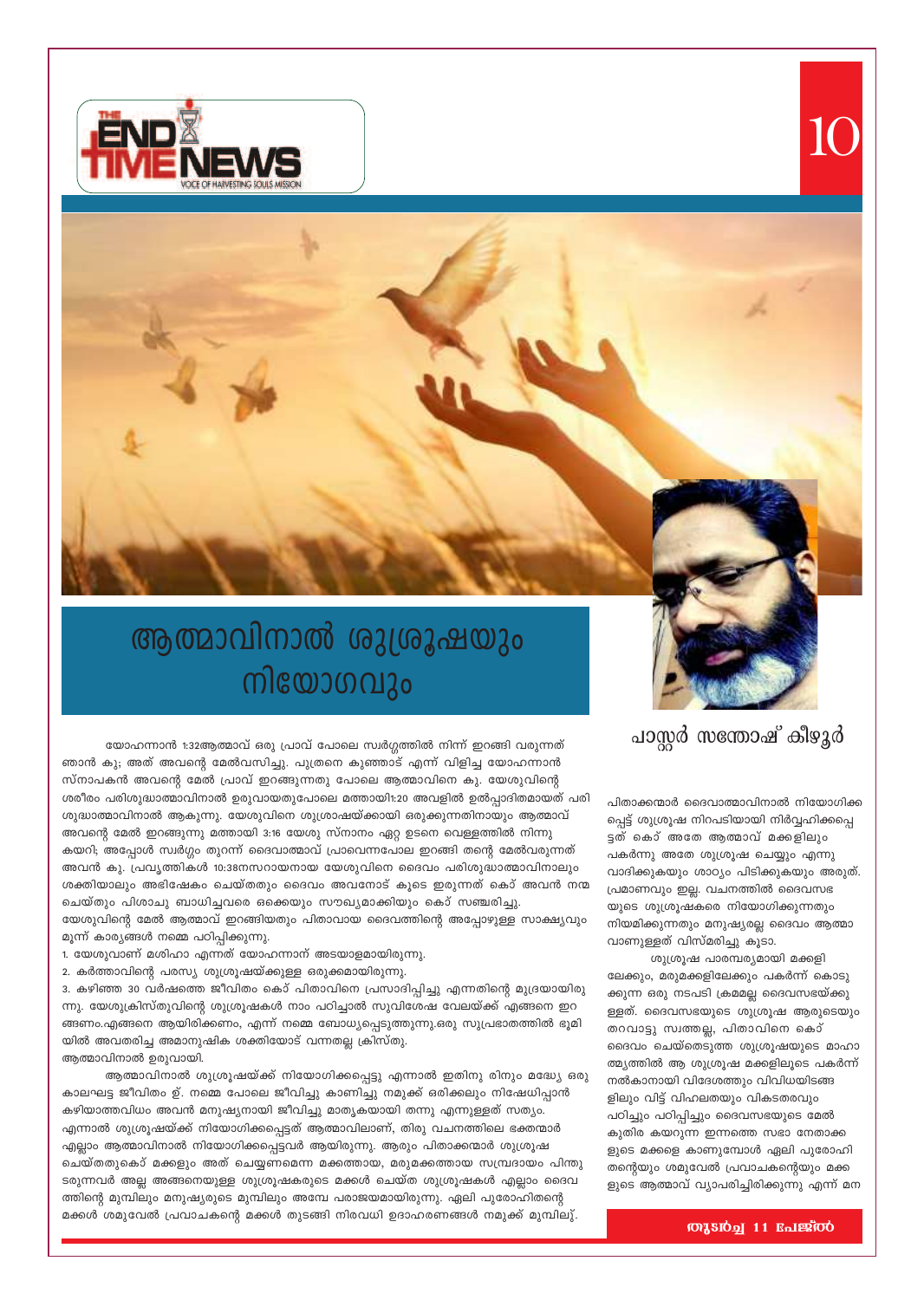

ജീസസ് ഷുസുമായി ഷു നിർമ്മാതാക്കൾ നിമിഷ ങ്ങൾക്കുള്ളിൽ വിറ്റു പോകുന്നു.

> എന്ന പേരിൽ പുതിയ ജോഡി സ്നിക്കറുകൾ പുറത്തിറക്കി. ക്രിസ്തുവിന്റെ കാൽച്ചുവടുകൾ പിൻതുടരുന്നതിന്റെ അനുഭവം ഇത് ധരിക്കു ന്ന വർക്ക് ലഭിക്കും എന്നാണ് അവകാശപ്പെടുന്നത്. ബ്രൂക്ലിൻ ആസ്ഥാനമായുള്ള ,ഷൂസ് ഡിസൈൻ കമ്പനിയാണ് ഇവ നിർമ്മിക്കുന്നത്. ഒരു പുരോ ഹിതൻ അനുഗ്രഹിച്ച വിശുദ്ധ ജലത്തിനു പുറമേ യേശുവിനെ പ്രതീകപ്പെടുത്തുന്നതിന്റെ ഭാഗ മായി ഒരു ചെറിയ കുരിശു രൂപം, സുഗന്ധ ദ്രവ്യ – സുഗന്ധ മുള്ള കമ്പിളി ഇൻസോളുകൾ, ഒരു തുള്ളി രക്തം എന്നിവയും ഷൂസിൽ കാണാം. വളരെക്കാലം മുമ്പ് പോപ്പ് ധരിച്ചിരുന്ന ഷൂസു





ന്യൂയോർക്ക്: ഒരു ഷൂ കമ്പനി ഇപ്പോൾ അവ രുടെ സ്നിക്കറുകളിൽ ജോർദ്ദാൻ നദിയിൽ നിന്നുമുള്ള വിശുദ്ധ ജലം നിറച്ച ജീസസ് ഷൂസ്

## ഉടൻ തന്നെ വിറ്റുപോയി. പുതിയ നിയമം ഇനി ബാഗ്ഡി ഭാഷയിലും



മാത്യൂ എബനേസർ, സുനിൽ ബി മാത്യൂ തുടങ്ങിയവർ സംബന്ധിച്ചു. ജിജി മാത്യൂവും കുടുംബവും, അവ രോടൊപ്പം ശുശ്രൂഷയിൽ സഹകരിച്ച മാതൃഭാഷാ പരിഭാഷകരും ബാഗ്ഡി യിൽ പ്രവർത്തിക്കുന്ന നിരവധി സഭാ ശുശ്രൂഷകരും, വിശ്വാസികളും ഈ ചടങ്ങിൽ സംബന്ധിച്ചു. ഹൃദയ ഭാഷ യിൽ ആദ്യമായി പ്രിന്റു ചെയ്തു ലഭിച്ച പുതിയ നിയമം ബാഗ്ഡി വിശ്വാ

സികൾ ആവേശപൂർവ്വം ഏറ്റുവാങ്ങി. വിക്ലിഫ് ഇന്ത്യായുടെ നേതൃത്വത്തിൽ തർജ്ജമ പൂർത്തി യാക്കിയ മറ്റ് 7 ഭാഷകളിലും പുതിയ നിയമം ഉടൻ പുറത്തിറങ്ങും.



ല്ലമനുഷ്യർ അവിടെ മുഖാന്തിരങ്ങൾ മാത്രം, ഇപ്രകാരം രൂപപ്പെടുന്നതാണ് യഥാർത്ഥ ദൈവസഭ ഇന്നുള്ള സഭകൾ അങ്ങനെ തന്നെ ആമോ എന്ന് പലവട്ടം ചിന്തിക്കേതില്ല. ആത്മീയ നേതൃത്വ സ്ഥാനങ്ങളിലേക്ക് ശുശ്രൂഷകരെ തിരഞ്ഞെടുത്തത് നിയമനം നട ത്തിയത്, എപ്രകാരമാണെന്ന് തിരുവചനം മന സിരുത്തി പഠിച്ചാൽ നന്നേ മനസ്സിലാവും.

### 03-00 പേജ് തുടർച്ച

സ്സിലാക്കേ തു്. ഈ വിധം തിരഞ്ഞെടു ക്കുന്നതല്ല ദൈവസഭയുടെ ശുശ്രൂഷ അതിന് ഉത്തമ മാതൃക യേശുകർത്താവ് തന്നെ. മുപ്പതാം തിരുവയസ്സിൽ അവൻ തന്റെ ശു ശ്രൂഷ ആരംഭിച്ചു, മൂന്നര വർഷക്കാലം വിശ്വ സ്തതയോടെ വിശുദ്ധി നഷ്ടമാകാതെ നിറപ ടിയായി ദൈവം ഏൽപ്പിച്ചത് തികച്ചു. നാം ശുശ്രൂഷ ജീവിതം കൊ് അർത്ഥമാക്കുന്ന ത്. ഒത്തിരിക്കാലം ഭൂമിയിൽ ശുശ്രൂഷ ചെയ്തു എന്നതല്ല, ചെയ്തതിൽ എത്ര വിശ്വ സ്തതയും വിശുദ്ധി നഷ്ടമാകാതെ നിറപടി യായി ചെയ്തു െന്നുള്ളതാണ് പ്രസക്തി, ഒത്തിരി ചെയ്തു എന്ന് അവകാശപ്പെടുമ്പോൾ ഒരു പക്ഷേ ഭൂമിയിൽ ജാതികളും ദൈവത്തെ വ്യക്തമായി അറിയാത്തവരും ലോകവും നിന്നെ ആദരിച്ച്, ആനയിച്ച്, ആലിംഗനം ചെയ്ത്, അനുഗ്രഹാശിസുകളും നൽകി. ആശിർവദിച്ച്, ആഘോഷിക്കുകയും

ആയതിനു വേി ആടിത്തിമിർക്കുകയും ചെയ്യും. ഇന്നത്തെ സഭകളിൽ കുവരുന്ന ഒരു പ്രവണതയാണ്, ശുശ്രൂഷാകാലം നിശ്ച യിച്ച് ശുശ്രൂഷകനെ ആഢംബര വേദികളിൽ ആദരി്കുക, ഷഷ്ടിപൂർത്തി കൊാടുക, രജത ജീബിലി, സുവർണ്ണജൂബിലി ആഘോഷ ങ്ങൾ ഇത്യാദി അനാചാരങ്ങൾ എന്നാൽ ഇത്തരം ആഘോഷങ്ങൾക്കൊന്നും തിരുവച നത്തിൽ ഒരു പ്രമാണവും രേഖയുമില്ല.

തിരുവചനം അനുശാസിക്കാത്തത് ദൈവം അനുവദിക്കുന്നില്ല, അത് ദൈവം അംഗീകരിക്കുന്നതുമില്ല, ആഘോഷിക്കുന്ന വർക്ക് അൽപ്പം ആനന്ദവും ആശ്വാസവും ലഭിക്കും......അവിടെയോ പോകില്ല ഇവിടെയെ ങ്കിലും കിട്ടിയല്ലോ എന്നോർത്ത്….സംതൃപ്തി പ്പെടാം...

ഈ കാലഘട്ടത്തിലാണ് കർത്താവ് തന്റെ ശുശ്രൂഷ നിർവ്വഹിച്ചിരുന്നുവെങ്കിൽ ശുശ്രൂഷകരിൽ ഏറ്റവും താവ്ന്ന പദവിയെ കർത്താവിനു ലഭിക്കുമായിരുന്നുള്ളൂ, കാരണം മൂന്നര വർഷത്തെ ശുശ്രൂഷ പരിചയം ഉാ യിരുന്നുള്ളൂ, ആയതിനാൽ ഓഡിനേഷൻ പോലും കിട്ടാൻ സാധ്യതയില്ല കൈവെപ്പ് ശുശ്രൂഷ കിട്ടിയാൽ ഭാഗ്യം. ഒരു ഭാഗം ചിന്തി ച്ചാൽ കൈവെപ്പും, ഓർഡിനേഷനും വാങ്ങാതെ പോയത് നന്നായി എന്തെന്നാൽ പള്ളികരമടയ്ക്കാൻ പോലും കാശില്ലാത്ത കർത്താവിന് എവിടെ നിന്നാണ് പണം.

കരം അടയ്ക്കാൻ പത്രോസിനെ ആശ്രയിക്കേി വന്ന അനുഭവം നമുക്കറിയാം. പോയി മീൻ പിടിച്ച് കിട്ടുന്ന തിൽ എനിക്കും കൂടി കരം അടയ്ക്കാൻ പറഞ്ഞ കർത്താവ് അങ്ങനെയുള്ള കർത്താ വിനെ ഈ കാലഘട്ടത്തിൽ ഓർഡിനേഷനും, കൈവെപ്പ് വെറും സ്വപ്നങ്ങളിൽ മാത്രം, കാശുള്ളവനും , കയ്യൂക്കുള്ളവനും കാര്യസാ ധ്യത്തിനായി കാലു വാരുന്നവനും കസേര വലിക്കുന്നവനും കായികാഭ്യാസം കാണിക്കു ന്നവനും കായബലം കാണിക്കുന്നവനും

രാജസ്ഥാൻ: 18 ലക്ഷത്തിലധികം വരുന്ന ബാഗ്ഡി ഭാഷക്കാർക്ക് വേി വിക്ലിഫ് പരിഭാ ഷകരായ ജിജി മാത്യൂ, ബീന ദമ്പതികൾ സുദീർഘ വർഷങ്ങൾ ബാഗ്ഡി ജനതയോ ടൊപ്പം താമസിച്ച് ഭാഷാ പരിശീലനം നേടി പരി ഭാഷ നിർവഹിച്ച ബാഗ്ഡി പുതിയ നിയമത്തിന്റെ സമർപ്പണ ശുശ്രൂഷ ഹനുമാൻഗഡിൽ വെച്ച് സെപ്റ്റംബർ 28 ന് വിക്ലിഫ് ഇന്ത്യാ ചെയർമാൻ തിമൊഥി ഡാനിയേൽ നിർവഹിച്ചു.വിക്ലിഫ് ഇന്ത്യാ സി ഇ ഒ ജോൺ മത്തായി കാതേട്ട്,

കാണിയ്ക്ക വയ്ക്കുന്നവനുമെല്ലാം ഓർഡിനേഷനും കൈവെയ്പ്പും കിട്ടുക എളുപ്പം.

ദൈവസഭ ദൈവത്തിന്റേതാണ് അതിലെ ഓരോ പ്രവർത്തനങ്ങളും ദൈവാ ത്മാവിന്റെ പൂർണ്ണ അനുവാദത്തോടും അംഗീ കാരത്തോടും നടത്തപ്പെടേതാണ്. മനു ഷ്യന്റെ സാന്നിധ്യത്തിന് അവിടെ പ്രസക്തിയി